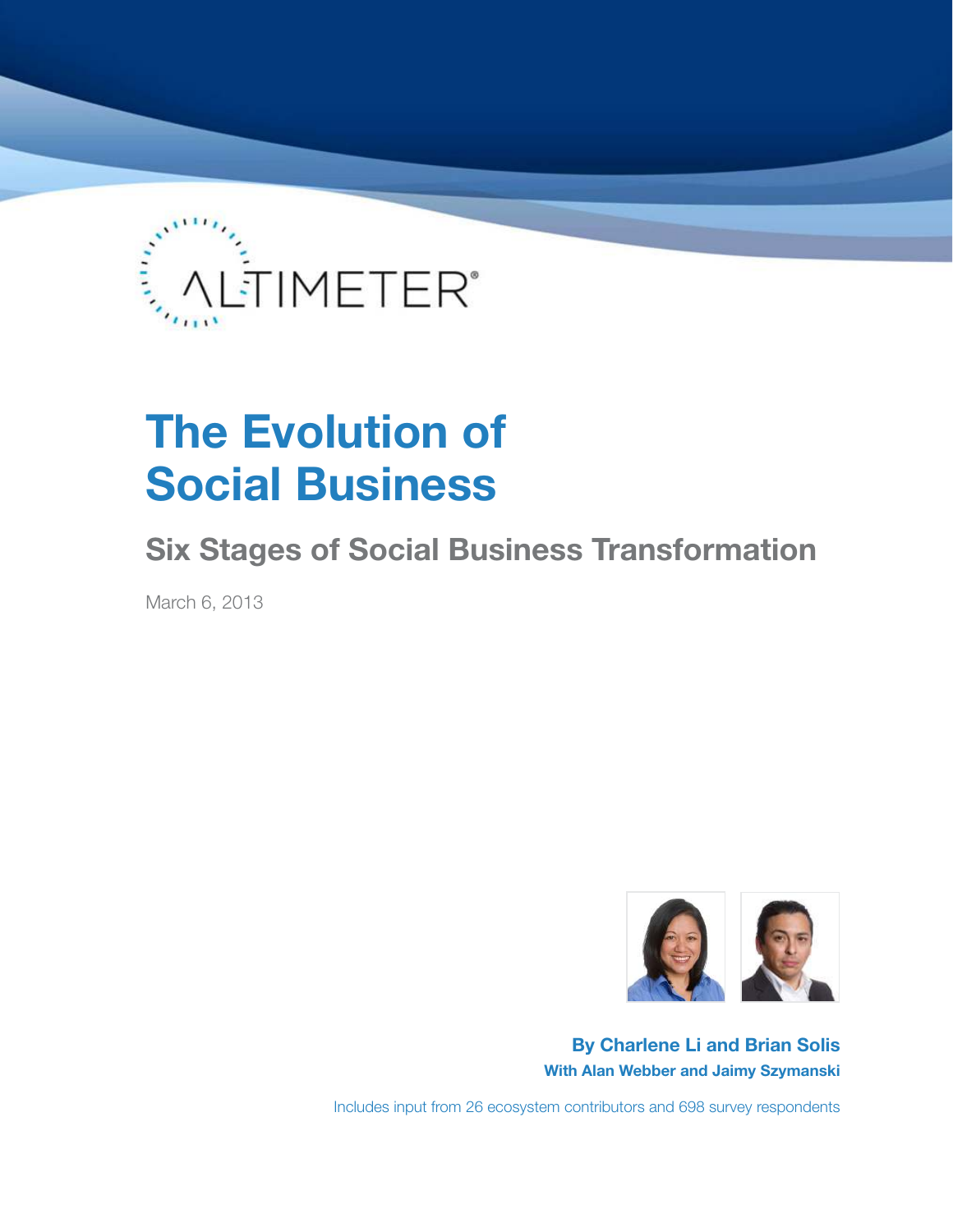# **Executive Summary**

Companies are not created equal. Altimeter Group found that companies go through six distinct stages of social business maturity, each with unique risks and opportunities.

Based on a series of interviews with organizations that are investing in social media strategies at varying levels, we learned that notable differences exist between companies implementing a social media strategy and those that are building a social business. A social media strategy lays out the channels, platforms, and tactics to support publishing, listening, and engagement. A social business strategy is the integration of social technologies and processes into business values, processes, and practices to build relationships and spark conversations inside and outside the organization, creating value and optimizing impact for customers and the business alike. The most important criteria for a successful social business strategy are twofold: clear alignment with the strategic business goals of an organization AND organizational alignment and support that enables execution of that strategy. However, in a survey conducted by Altimeter of social strategists and executives, only 34% felt that their social strategy was connected to business outcomes.

This doesn't happen overnight: Companies start with external-focused social media initiatives and gradually enable and "socialize" different business units and functions. At some point, leading organizations create a coherent social business strategy that has the support of senior C-suite executives. These social media strategies and initiatives not only evolve into social businesses, but the journey also steers toward complete convergence where social is deeply embedded into the fabric of the organization. Altimeter found six maturity stages in all, along with common success factors — the most important being a laser focus on employing social technologies to achieve business goals over time.

# **Methodology**

Altimeter Group conducted both qualitative and quantitative analyses, using a combination of online survey, interviews, and briefings, on the ways large organizations create and evolve their social business strategies. Specifically, we conducted:

- Interviews with 26 executives and social strategists at 15 companies about the development and success of their social strategies.
- Quantitative study of 698 executives and social strategists about their social media efforts. Of these respondents, 130 were at companies with more than 1,000 employees. The survey was conducted online during Q4 2012 by Altimeter Group.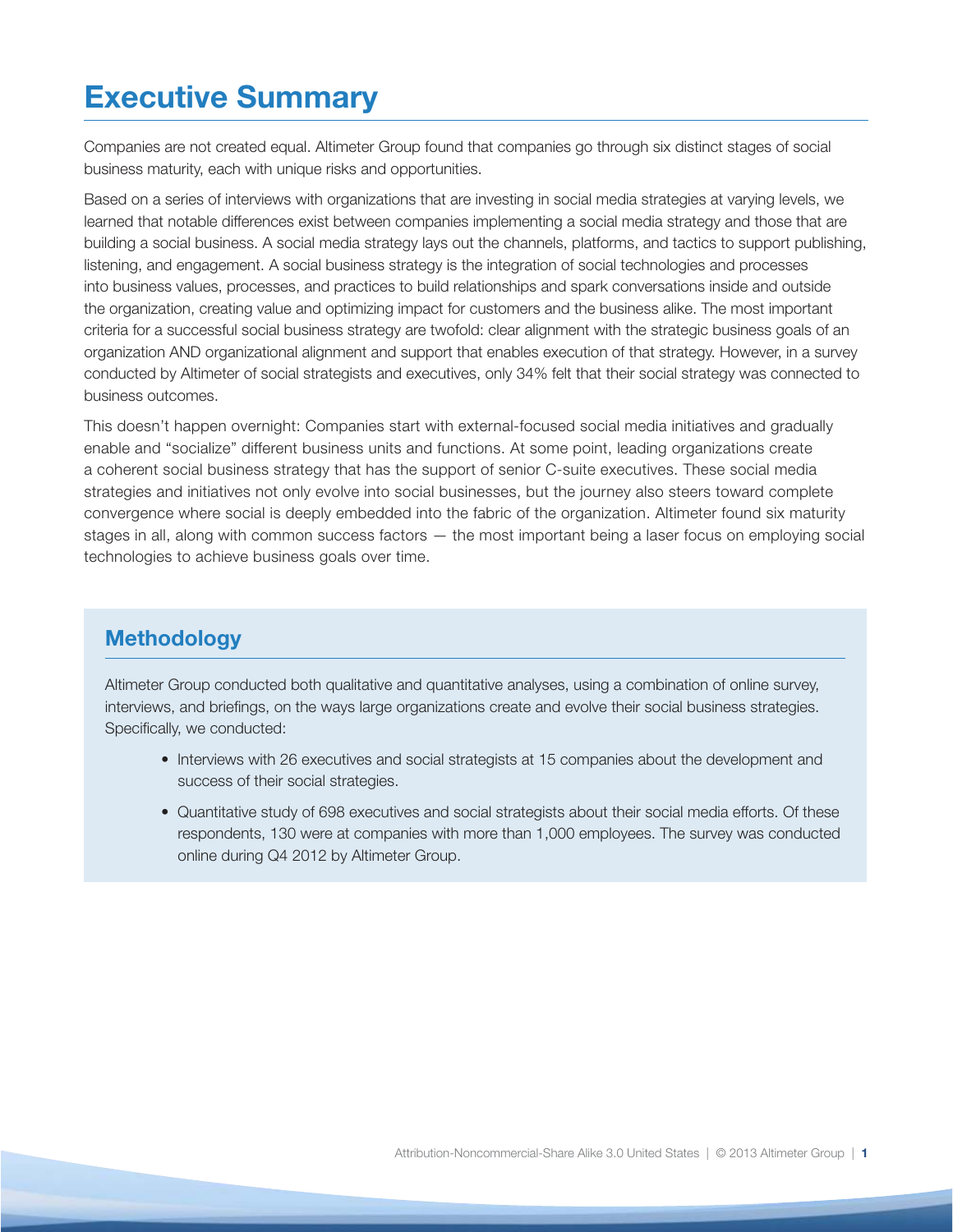# **Table of Contents**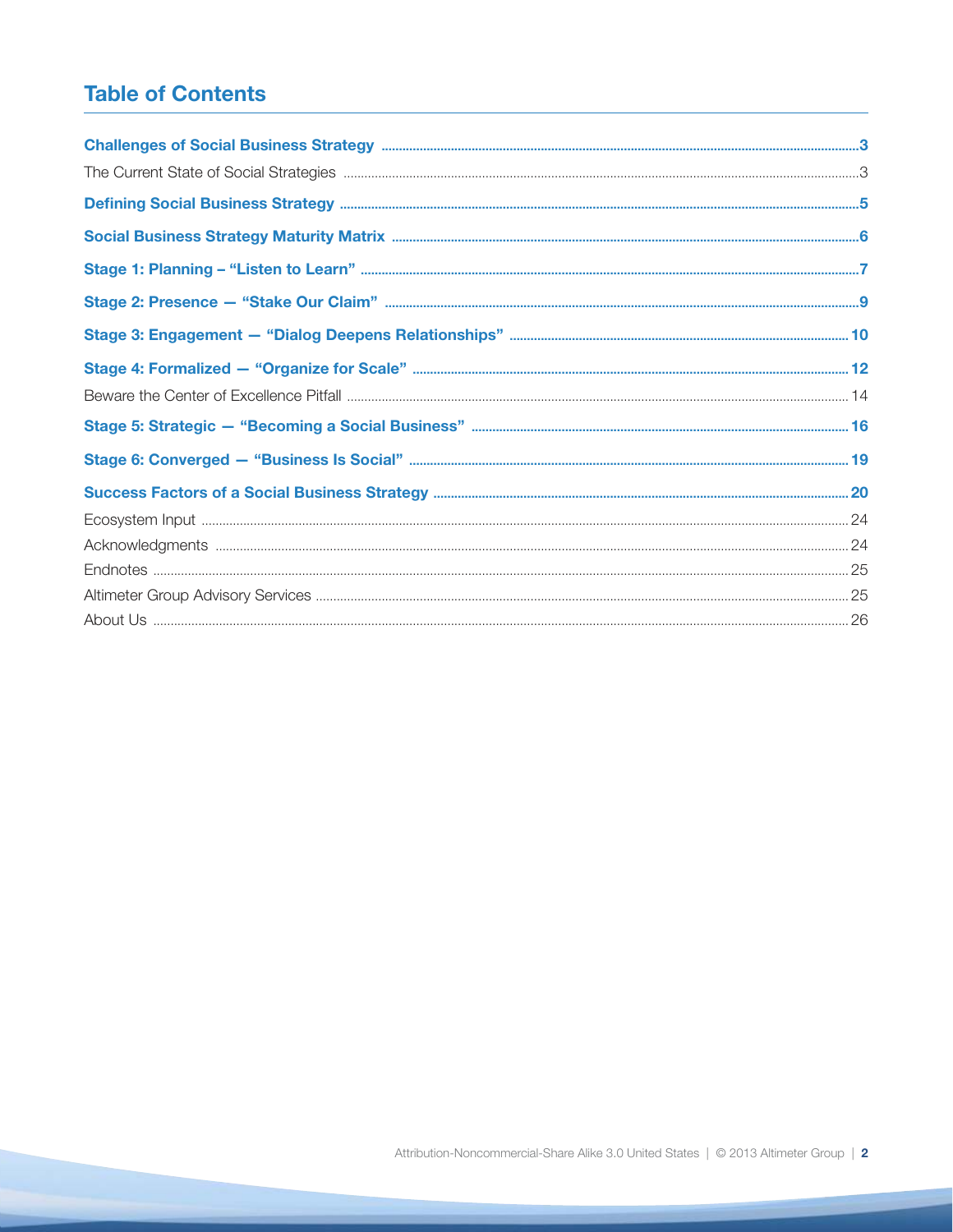# **Challenges of Social Business Strategy**

Social media strategists have long championed the adoption of social technologies for business purposes (for nearly eight years in the case of one financial institution we encountered in our research). Despite that, social media is still largely operating in a vacuum, focused on bottom-up functional roles rather than guided by a top-down business vision. The crux of the problem is that many so-called social strategies are not innately linked to business goals. They are instead often guided by a peer- or competitive-driven "social for social's sake" philosophy. And even where clear goals do exist, social initiatives face challenges in the form of a lack of defined strategy, governance, and funding.

To better understand how companies can successfully create coherent social business strategies and evolve into a social business, Altimeter interviewed 26 executives and social strategists at 15 companies about the development and success of their social strategies. We also surveyed 698 social strategists and executives about their social media adoption efforts, of which 130 were at companies with more than 1,000 employees.<sup>i</sup>

Altimeter defines the evolution to a Social Business as:

*The deep integration of social media and social methodologies into the organization to drive business impact.*

## **The Current State of Social Strategies**

For this research, we focused primarily on large companies that currently have social media initiatives in place. Thirtysix percent of organizations with over 1,000 employees started their social media programs within the past two years, indicating that the market is still in a growth stage. When asked how strongly they agreed with statements about their social strategies, most people surveyed felt they had "fairly developed" social strategies, with the exception of metrics and training (see Figure 1).

### Fig. 01

# Most companies feel they have fairly coherent social strategies

● Below are a number of statements that describe elements of a social strategy. Please indicate the extent to which you "agree that each statement describes your organization (percent that responded"somewhat agree" and "strongly agree")

Risk management around social media is well understood by Legal/Compliance and risk mitigation/crisis management policies and processes are in place throughout the organization.

Social strategy is connected to business goals and outcomes.

Roles, responsibilities, and governance of people directly and indirectly responsible for the execution and support of social efforts are identified, resourced, and in place throughout the organization.

Top executives are informed, engaged, and aligned with our social strategy

The social strategy includes a detailed roadmap for what it will do and also not do - over the next  $1+$  years

A long-term vision for how social media will improve customer relationships had been articulated

There are clear metrics used throughout the organization that associate social activities with business outcomes.

Employees at all levels are aware and trained on how to use (or not use) social media in both their jobs as well as personal lives in ways that will positively impact the organization.

Source: Altimeter Group Social Business Strategy Survey, Q4 2012

Base: 130 respondents over 1,000 employees

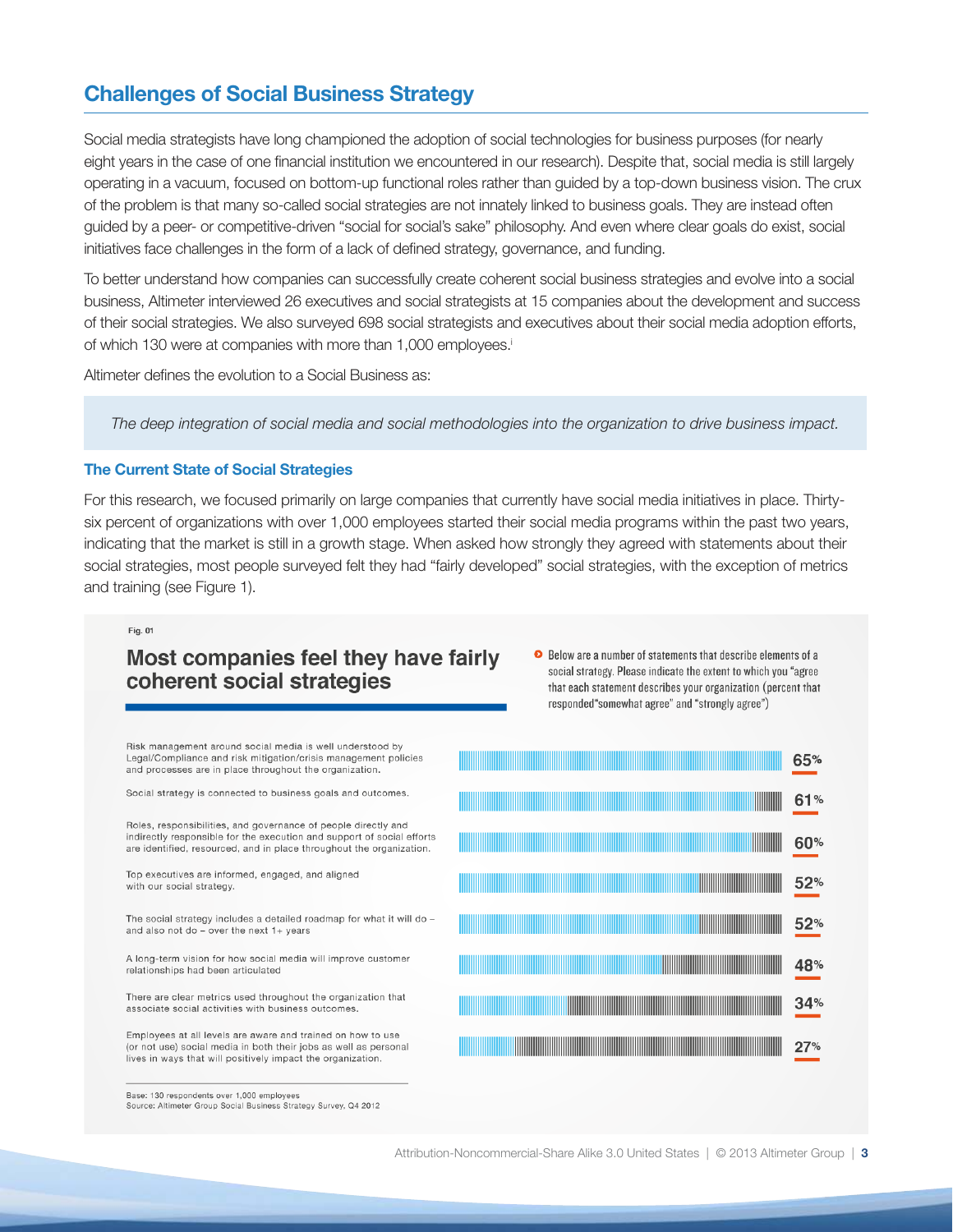But once we dug into the details, we began to see problems — only 34% of companies surveyed felt that their social strategy was connected to business outcomes. The rest of the companies were active in social media without the efforts being grounded in business goals. We found several drivers for this disconnect:

- **Unaligned executives.** Only 52% of companies surveyed agreed with the statement, "Top executives are informed, engaged, and aligned with our social strategy." Despite the initial funding that created their positions, many social strategists we interviewed felt that without deep executive support, they didn't have the validation, direction, and resources to move beyond tactical efforts. Part of the challenge is that executives don't understand social media's potential for business impact — primarily because they have not experienced social media themselves. One social strategist shared, "Many of our board members and executive leaders aren't even on Facebook, so social media is foreign to them." We found that in organizations where executives do not use social technologies, social media as a business tool is often limited in reach and understanding within the organization unless a business case is made.
- **Disparate, uncoordinated efforts.** The allure of social media can spread quickly through an organization, with many different departments — and goals — competing for the attention of the same social customers. Moreover, while most social media teams reside in Marketing or Corporate Communications, many of those organizations have at least one FTE in another department (see Figure 2). Organizationally, most companies have some sort of hub or "center of excellence" coordinating efforts, but 46.5% are still either highly centralized

### $Fig. 02$

# Social Media efforts reside throughout the Organization



| Marketing    |                | 40% |
|--------------|----------------|-----|
| Corp Comm/PR |                | 26% |
| Social media | <u>Hilling</u> | 14% |
| Digital      |                | 14% |
| Other        |                | 5%  |
|              |                |     |

Base: 125 respondents with over 1,000 employees

### In which of the following departments is there at least one dedicated person executing Social?

| DEPARTMENT WITH AT LEAST ONE<br>PERSON WORKING ON SOCIAL | Companies with<br>the core social<br>teamin the<br>Marketing<br>department | Companies with<br>the core social<br>team in the Corp<br>Comm/PR<br>department |  |  |
|----------------------------------------------------------|----------------------------------------------------------------------------|--------------------------------------------------------------------------------|--|--|
| Marketing                                                | 92%                                                                        | 66%                                                                            |  |  |
| Corporate Communications/PR                              | 52%                                                                        | 97%                                                                            |  |  |
| <b>Customer Support</b>                                  | 36%                                                                        | 38%                                                                            |  |  |
| Social Media                                             | 34%                                                                        | 19%                                                                            |  |  |
| Digital                                                  | 24%                                                                        | 28%                                                                            |  |  |
| <b>HR</b>                                                | 20%                                                                        | 34%                                                                            |  |  |
| IT                                                       | 18%                                                                        | 6%                                                                             |  |  |
| Customer/User experience                                 | 14%                                                                        | 9%                                                                             |  |  |
| Product development/R&D                                  | 16%                                                                        | 9%                                                                             |  |  |
| Advertising                                              | 6%                                                                         | 19%                                                                            |  |  |

Base: 50 respondents and 32 respondents with core teams in Marketing and Corp Comm/PR, respectively, with over 1000 employees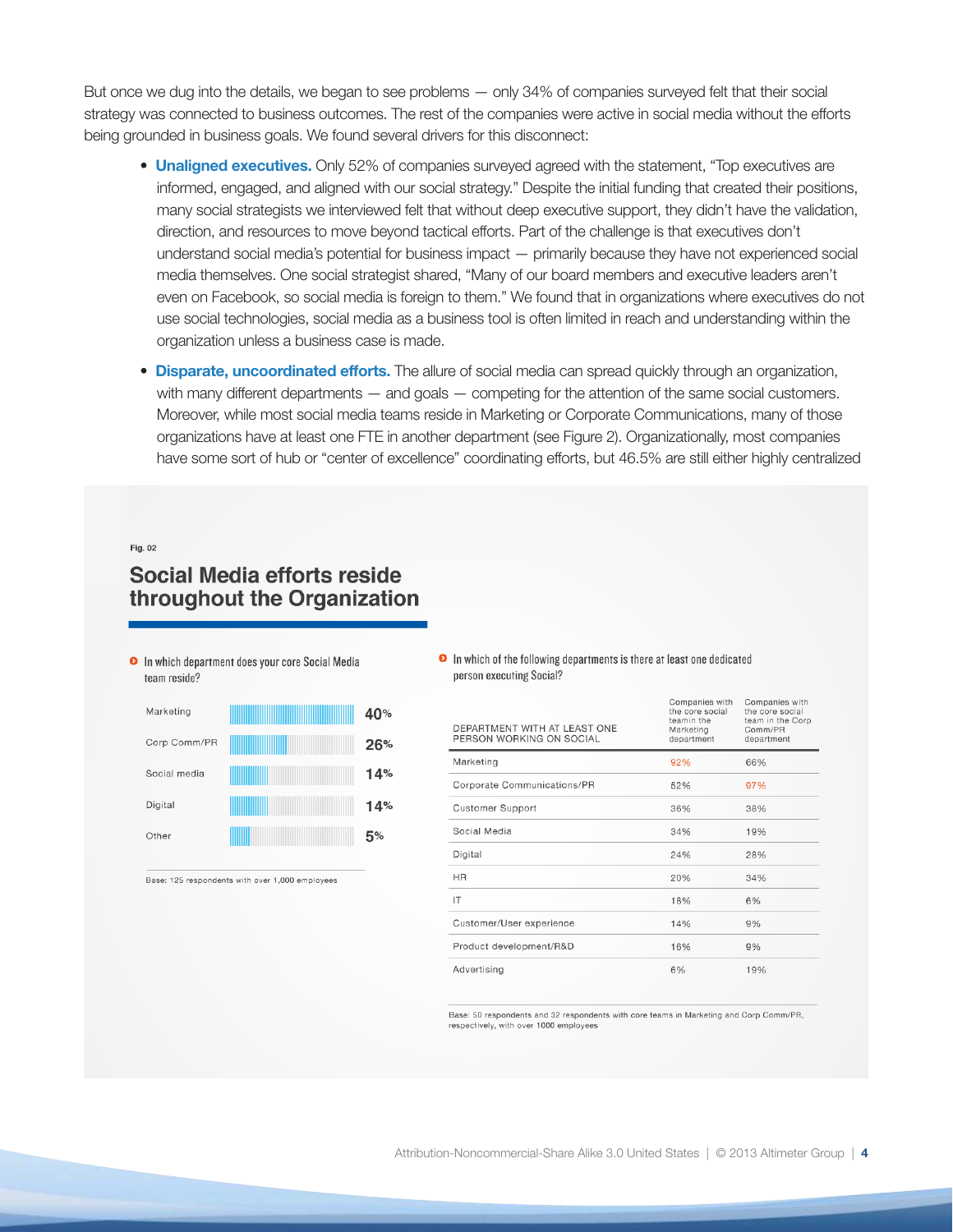in one department or completely decentralized. At companies without a coordinating hub, the resulting silos, blurred vision, undefined infrastructure, and the lack of coordination and governance make charting a course in the right direction elusive.

• **Incremental funding.** Budget and resources impact the ability to experiment, learn, and adapt. As one executive commented, "There's a lot of interest in social at [our company], but it's still not a primary driver of business, and its budget is much lower than traditional channels." While there are outliers, the average spend for both external and internal efforts by companies up to \$1 billion in revenue is less than \$500,000 a year (see Figure 3). The CMO Survey reports that social media spending represented just 7.4% of marketing budgets in 2012.ii

Fig. 03

**Personnel and Budgets for** Social Media Programs in 2012, by Company Revenue

|   |                                                              | \$100 <sub>M</sub><br>$<$ \$250 M | \$250 M<br>$\langle$ $\rangle$   $\vert$ | $S \mid B$<br>$\langle$ \$10 B | $$10B -$<br><b>MORE</b> |
|---|--------------------------------------------------------------|-----------------------------------|------------------------------------------|--------------------------------|-------------------------|
| Ω | FTEs for external                                            | 6.2                               | 7.3                                      | 7.9                            | 19.1                    |
| മ | FTEs for internal                                            | 3.0                               | 4.2                                      | 4.7                            | 10.1                    |
| ๑ | Spending in 2012 for<br>external presence and<br>engagement* | \$217,647                         | \$368,103                                | \$968,548                      | \$2,901,987             |
| ◐ | Spending in 2012 for<br>internal efforts                     | \$89,706                          | \$93,750                                 | \$562,069                      | \$1,308,750             |

Base: 50 respondents and 32 respondents with core teams in Marketing and Corp Comm/PR, respectively, with over 1000 employees

# **Defining Social Business Strategy**

Given these shortcomings, how can an organization create a coherent social business strategy? What we found was that while organizations may be at different points in their evolution to a social business, they could still maximize value at each stage of maturity — as long as they aligned and integrated their social efforts against a set of clear business objectives. This is key to Altimeter's definition of a Social Business Strategy, which is: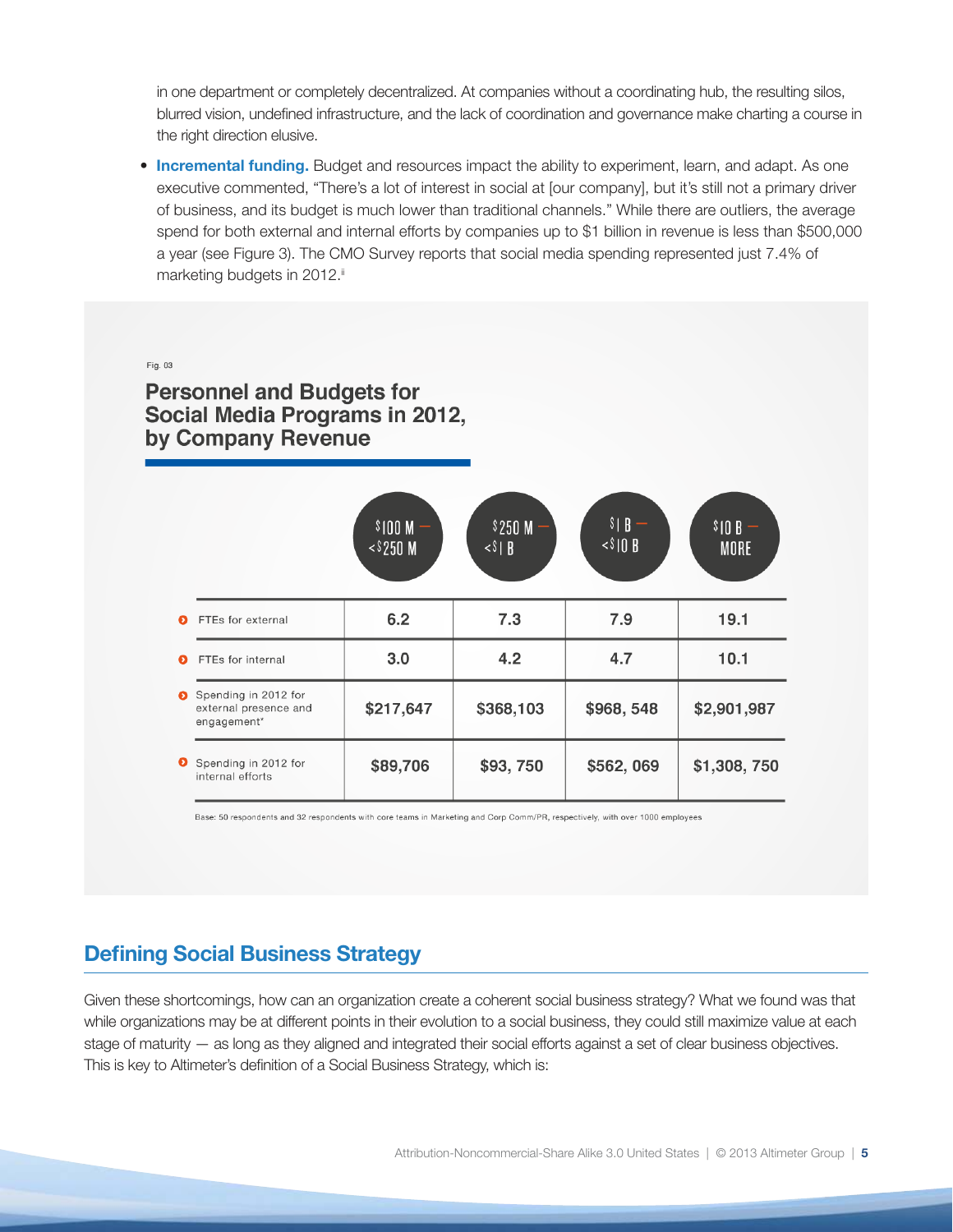*The set of visions, goals, plans, and resources that align social media initiatives with business objectives.*

## **Social Business Strategy Maturity Matrix**

A fully formed, coherent, and integrated social business strategy doesn't appear overnight — it develops and evolves over time. The amount of time it takes varies with each business. We found, however, that organizations — regardless of time — go through six distinct stages of development (see Figure 4).



Altimeter found that, even in early stages, businesses need to introduce value by aligning or meeting business goals and needs so they are present at every stage of the journey. We also learned that developing an integrated strategy requires that all elements of your business goals and social business strategy are aligned around those goals and needs and that they are appropriate for where your organization is on its journey (see Figure 5). Use this graph to understand where you are on the journey. Then ground yourself in the current state, and make the most of it. But also understand when it's time to move on to the next stage — and how to do it in a coherent manner.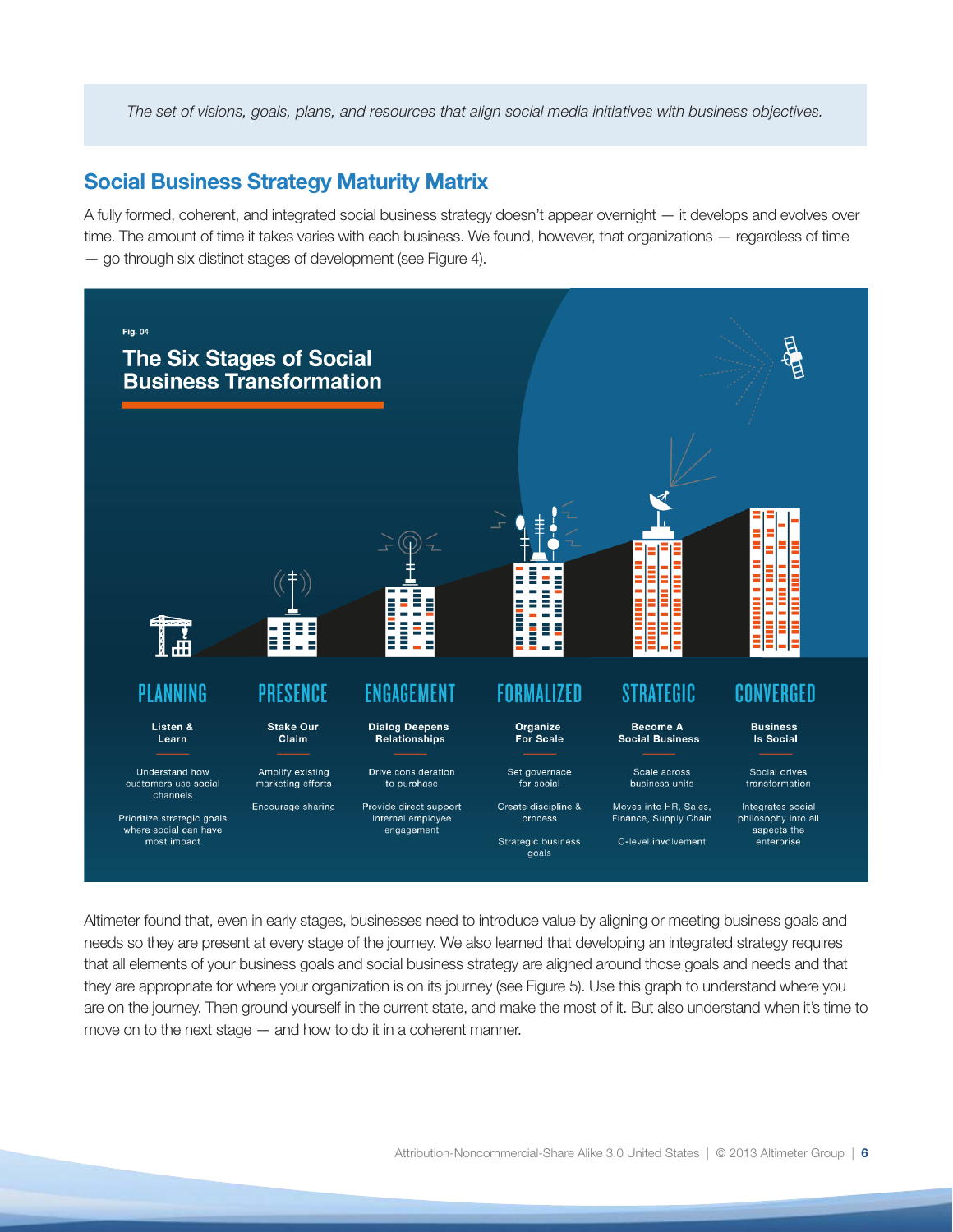# **Elements of a Social Business Strategy**

|                                         | <b>O</b> PLANNING                                                                                                               | O PRESENCE                                                                      | O ENGAGEMENT                                                                                           | O FORMALIZED                                                                                  | STRATEGIC                                                                                                     | O CONVERGED                                                                                                                                        |
|-----------------------------------------|---------------------------------------------------------------------------------------------------------------------------------|---------------------------------------------------------------------------------|--------------------------------------------------------------------------------------------------------|-----------------------------------------------------------------------------------------------|---------------------------------------------------------------------------------------------------------------|----------------------------------------------------------------------------------------------------------------------------------------------------|
|                                         | Listen to<br>learn                                                                                                              | Stake our<br>claim                                                              | Dialog deepens<br>relationships                                                                        | Organic for<br>scale                                                                          | Become a social<br>business                                                                                   | <b>Business is</b><br>social                                                                                                                       |
| GOAL                                    | Understand how<br>customers use<br>social channels<br>Priortize strategic<br>goals where<br>social can have<br>the most impacts | Amplify existing<br>marketing efforts<br>Encourage sharing                      | Drive<br>considerations<br>to purchase<br>Provide direct<br>support<br>Internal employee<br>engagement | Set governance<br>for social<br>Create discipline<br>& process<br>Strategic<br>business goals | Scale across<br>business units<br>Moves into hr.<br>sales, finance,<br>supply chain<br>C-level<br>involvement | Social drives<br>transformation<br>Integrates social<br>philosophy into<br>all aspects of the<br>enterprise                                        |
| <b>METRICS</b>                          | Mentions<br>Sentiment                                                                                                           | Share of voice<br>Fans, followers,<br>shares<br><b>Brand metrics</b><br>Traffic | Path to purchase<br>Lower support<br>costs<br>Customer<br>satisfaction                                 | Process efficiency<br>Link to depart-<br>ment<br><b>Business</b> goals<br>& ROI               | Enterprise<br>metrics like net<br>promoter<br>score, Itv                                                      | Deep analytics tied to<br>functions and lines of<br>business (lobs)<br>Insights lead to<br>adaptive and predictive<br>strategies                   |
| <b>INITIATIVES</b>                      | Listening /<br>monitoring<br>Internal audits<br>Pilot                                                                           | Social content<br>Risk management<br>Training                                   | Campaigns long<br>term programs<br>Social support<br>Communities                                       | Create center<br>of excellence<br>Enter Social<br>Network                                     | SMMs to scale<br>employees<br>Social part of<br>planning<br>process                                           | Redefine processes<br>Enter prosewide<br>training<br>One strategy<br>process managed<br>through diparate<br>but complementary<br>teams and efforts |
| <b>ORGANIZATION<br/>&amp; RESOURCES</b> | Monitoring<br>platform<br>Part-time<br>headcount<br>Agency support                                                              | Dedicated<br>Manager<br>Content<br>Management                                   | Social Strategist<br>Small, dedicated<br>team<br><b>SMMS</b>                                           | Staffing up<br>CoE Tech<br>Investment                                                         | <b>CoE</b> Coordinates<br>Hubs<br><b>Dedicated Spoke</b><br>Headcoun                                          | Social is<br>evervone's<br>responsibility                                                                                                          |

As organizations grow through these stages, the social strategy shifts from being a bottom-up, groundswell-led set of social media tactics to being transformational initiatives. To describe the journey, Ford Executive Vice President of Global Marketing, Sales and Service and Lincoln Jim Farley used an analogy, saying, "We're in the awkward teenage years where we have a strategy but it's not executed the same way in all parts of the company."

Where are you in this journey, and where do you need to go? To help answer these questions, we describe each maturity stage, examining common business goals and metrics used at each stage, activities usually undertaken, and also specific pitfalls typically encountered. We also provide a checklist of issues and activities that will help maximize business value in each stage, as well as how you can tell when it's time to make a transition to the next maturity stage.

# **Stage 1: Planning – "Listen to Learn"**

The goal of this first stage is to ensure that there is a strong foundation for strategy development, organizational alignment, resource development, and execution. Altimeter found that companies with successful social strategies spent a significant amount of time at this stage, building a firm foundation before moving on to the next stage. Three goals dominate the planning stage:

• **Listen to customers to learn about their social behavior.** Before Dell launched its first social media presence in 2006, the company began by listening for nine months to what people were writing on blogs and

 $Fin$  05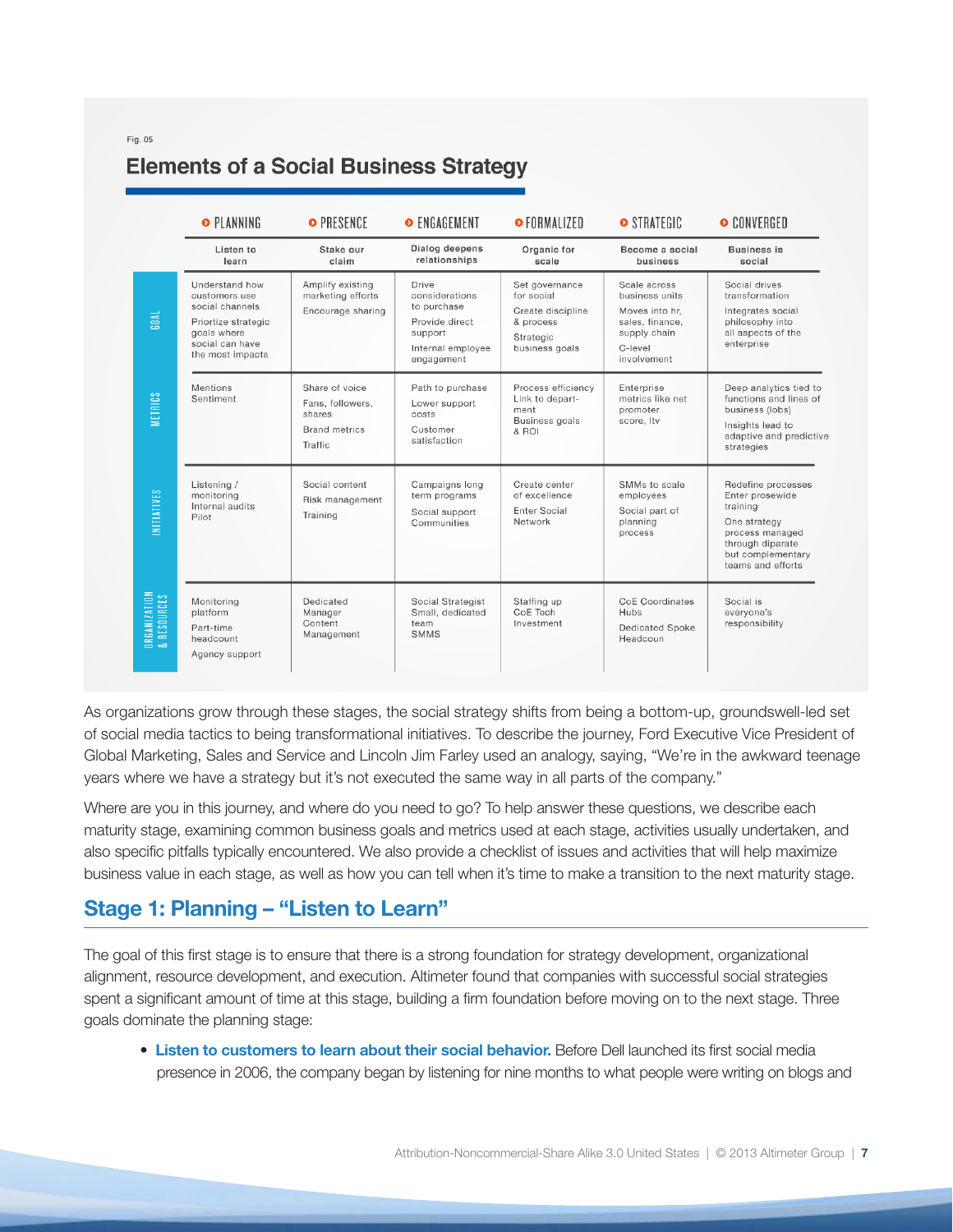discussion forums about Dell. By understanding and working to address these identified needs through existing customer service channels, Dell was laying the groundwork to become the social organization that many social experts recognize today. At GE, many business units begin their social business journey with a voice of the customer or insight study, conducted through a combination of digital market research, online surveys, and focus groups.

• **Use pilot projects to prioritize social efforts.** With so many options available in social, which initiatives and channels should you take on first? Many social strategists we interviewed pointed to pilot programs that provided decision makers the "digital proof points" that connect social media solutions to solving business problems. These programs helped them prioritize which initiatives would have the greatest impact.

Once you do experiment with pilots, it's also important to keep moving. Don Bulmer, VP Communication Strategy at Shell, shared, "Don't get stuck in a pilot too long. The toe in the water needs to quickly be followed with an all-in jump. If you dabble, it will be a failure. So make sure the strategy reflects the resources available and feel comfortable with uncertainty."

• **Use audits to assess internal readiness.** Several companies we interviewed conducted competitive audits during planning to understand existing capabilities, as well as to understand how competitors are and are not using social media. And many run internal readiness audits to identify gaps and opportunities in how to support social media and what training and education is needed to build early understanding and support (see Altimeter Group's Report, Social Business Readiness, August 21, 2011).<sup>ii</sup> One of the benefits of conducting these audits is to build the case for taking action — but care must be taken that the actual initiatives are accretive to business goals rather than a reaction to competitive actions. For example, executives at Ford wanted to do an internal audit to make sure that the social team knew what everyone was doing around the company and uncover as much as possible. A total of 80 interviews took place, with the social team providing a snapshot of where Ford was in terms of social activities, as well as significant gaps.

Here are some best practices on how to ensure that you are getting the most value during this planning stage:

- o **Define specific business goals and objectives for listening.** Do not listen just for the sake of listening. Be sure that you consider business objectives at every level of the organization — corporate brand, sub-brands, lines of business, and even functional departments such as recruiting.
- □ **Select metrics based on those business goals.** Go beyond simply tracking mentions and sentiments. Instead connect how an increase in mentions or a change in sentiment corresponds with business impact. Ann Lewnes, CMO at Adobe, stressed the importance of having meaningful metrics early, saying: "Get measurement under control. This starts with setting clear goals and deciding, from the outset, what you're looking for. Otherwise, you'll drown in a sea of data. Hand-in-hand with this is examining the metrics that really matter — the ones most closely tied to bottom-line results."
- □ Select and invest in a monitoring platform. One of the biggest mistakes that companies make early on is to believe they can make do without a monitoring platform. Even if all you are using are basic tools like HootSuite, start with something and commit to evolving a platform over time that will support your evolving listening needs. To learn more, see Altimeter Group's report, A Framework for Social Analytics.iv
- □ **Disseminate your learnings.** Develop a reporting process that communicates the value of listening and promotes findings and insights throughout the organization to key stakeholders.
- $\square$  **Identify opportunities for the future.** Observe how customers and competitors are active in each social channel to surface opportunities that will have greater impact on your selected business objectives. Use insights to develop internal and external pilots to "test and learn" that — along with the internal social readiness audit can identify and prioritize areas for investment and improvement.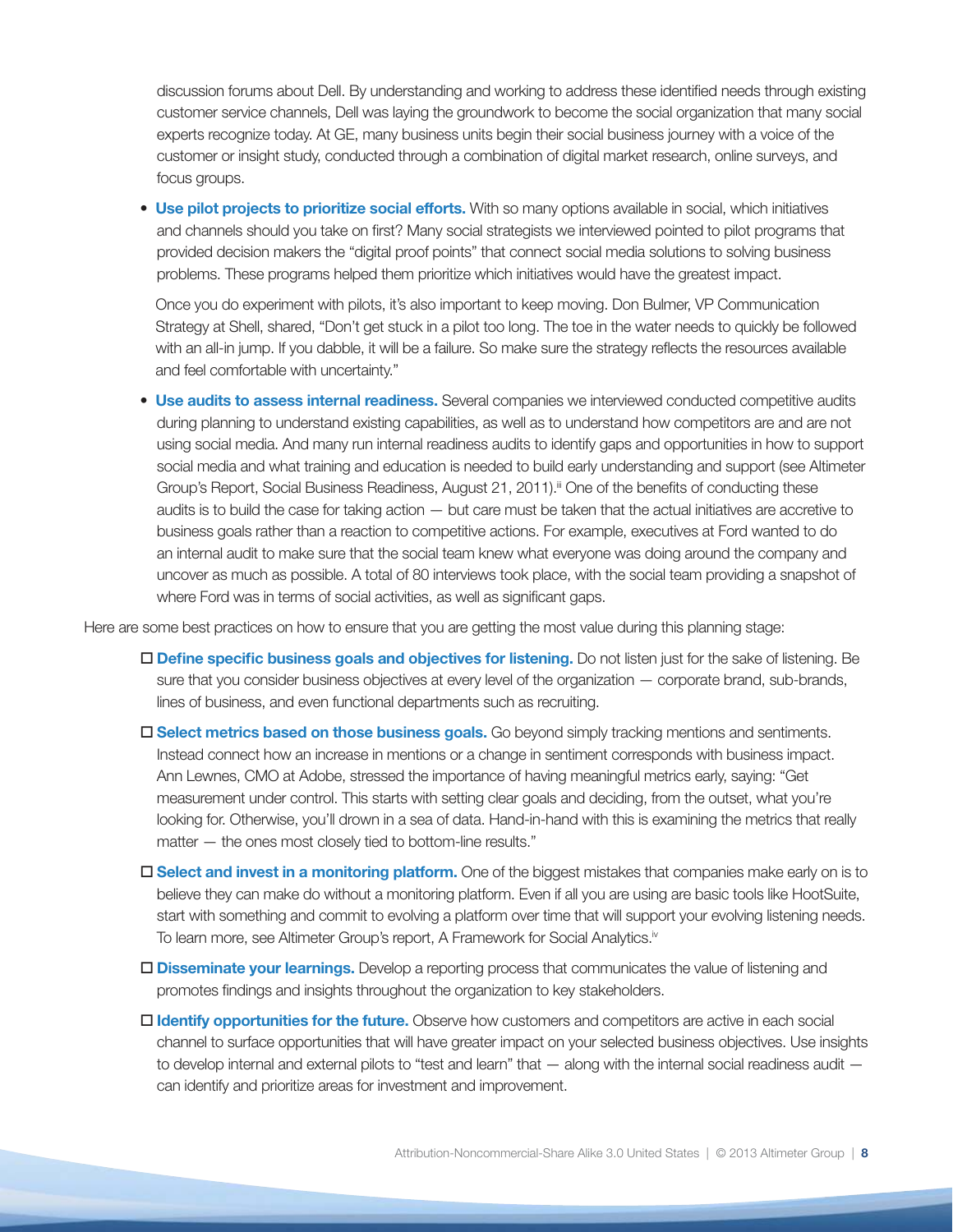$\Box$  **Identify core resources.** Identify key people in your organization who are best positioned to gather learnings at this stage and disseminate it throughout the rest of the organization. Partner with external agencies that can provide listening expertise — and also are willing to develop this strategy capability for you in-house.

# **Stage 2: Presence — "Stake Our Claim"**

Staking a claim represents a natural evolution from planning to action. As you move along the journey, your experience establishes a formal and informed presence in social media. This may involve launching a YouTube channel, creating a blog, promoting a Facebook page, or setting up a Twitter account. At this stage, the goal is merely to establish a presence, although some organizations may combine this with Stage 3 and begin to engage right away as well. Altimeter observed that successful organizations invested in three key initiatives to establish a solid foundation for future efforts, and also to ensure that those social efforts create business value:

• **Leveraging social content to amplify existing marketing efforts.** Marketing may focus on creating and publishing content through paid and/or owned media channels to create brand lift. Corporate communications may seek to employ earned media programs to encourage sharing that can dramatically increase traffic volume and audience reach. As an example, most of social media at Adobe centers around the marketing function, helping to drive awareness, engagement, and inform/educate its communities.

Here, it's important to set a clear, integrated content strategy. Presence strategies rely on a steady flow of content to spark sharing and conversation within key networks. Thus a content strategy — which outlines the governance, roles, and responsibilities — is a crucial piece of this strategy (see the Altimeter Report, The Converged Media Imperative, July 19, 2012). " Given the resources needed to create content, this stage also represents a time when organizations need to fund positions. Bridget Dolan, VP of Digital Marketing at Sephora, shared, "Sephora is getting into more social venues, and we want to be unique and optimized with our content. This takes a lot of writing, designing, and adequately staffing production."

One snag often encountered at this stage is the lack of integration with existing efforts. One social strategist noted, "Social is brought in after the entire program is already created and sold into leadership — who then want to improve it with social. The marketing team will nod and smile, listen to us, and then they do what they want anyway."

- **Providing information to support post-transaction issues.** By contrast, social media at Comcast is used primarily for customer support. The company anticipates potential service issues and proactively pushes out content — for example, ahead of Superstorm Sandy, Comcast activated all social channels to let subscribers know how to deal with anticipated disruptions caused by the storm.
- **Aligning metrics with departmental or functional business objectives.** Once content appears in social channels, alluring engagement metrics will quickly follow — the number of visits, fans, followers, shares, likes, and retweets will lull you into a sense of success. It's critical to create concrete goals for the strategy and metrics, even if they are softer metrics. Admittedly, this is difficult. Our survey data and interviews found that across the board, companies find this challenging.

But, some companies are finding ways to do this. For example, Royal Dutch Shell concentrates its social presence efforts across Facebook, LinkedIn, and Twitter. Facebook is a core primary channel, which it launched in February, 2012. Their goal: To showcase the personality of Shell in operations, drilling, retail, and careers. The key metric they use is reputation, asking a random population on Facebook — as well as across traditional media channels — two questions: 1) On a scale of 1 to 5, To what extent do you think Shell is actively addressing future energy needs? And 2) To what extent do you think Shell meets its customers' energy needs in socially and environmentally responsible ways?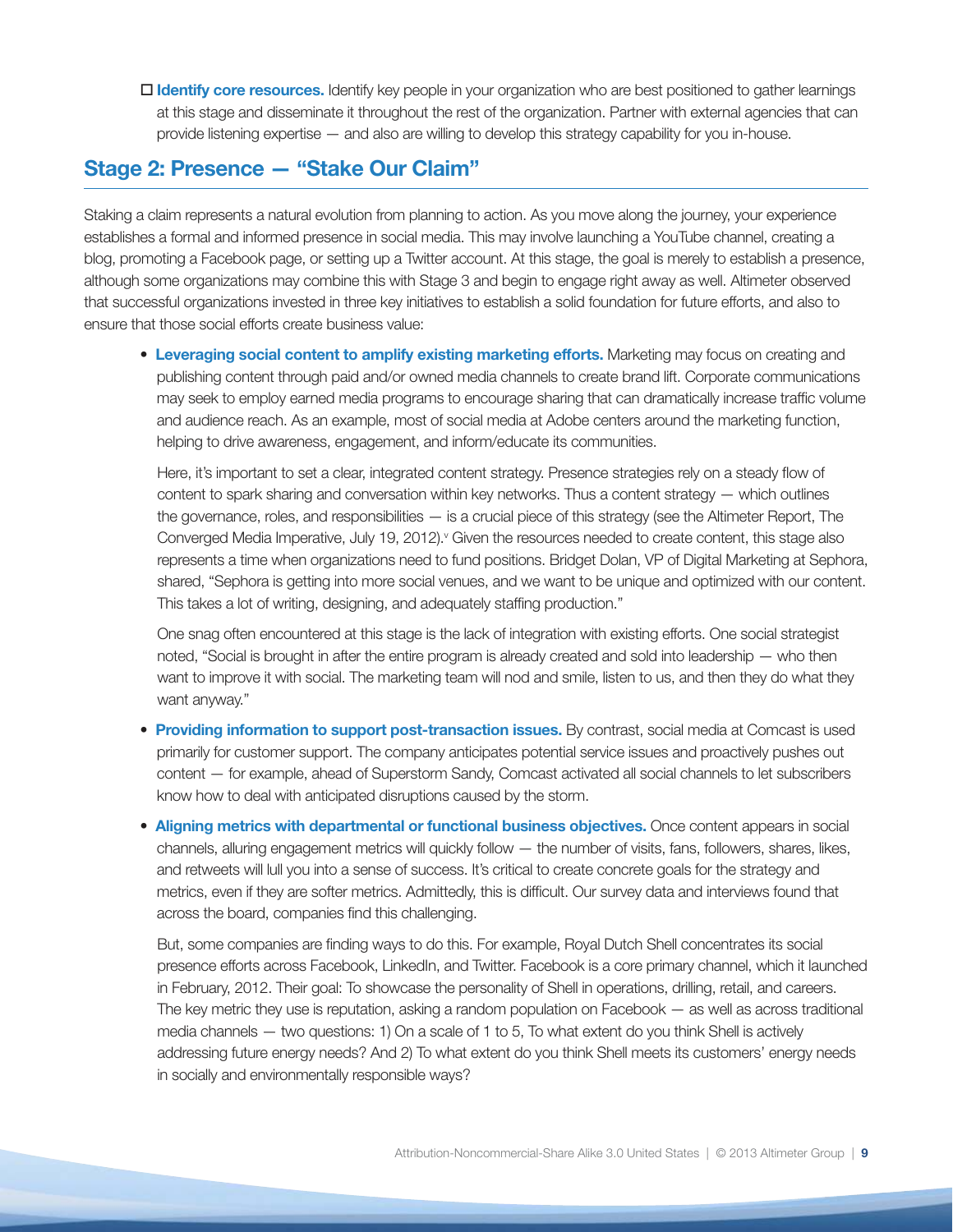Shell tracks this on a daily basis to see how reputation is trending in its Facebook community, versus other channels, and thus to correlate how Facebook content impacts perception of reputation. In this way, Shell is able to connect a measurable KPI to a business goal.

The following best practices can help ensure that this Presence stage maximizes business impact:

- o**Link your social presence to business objectives.** Start with the priorities identified in the Planning stage and make sure that any presence you establish in social channels has a clear link to business impact and outcomes. To keep yourself honest, test this by looking at the metrics you are using — do they reflect and link back to existing business metrics? If not, take the time to really connect your social media presence activities with direct business outcomes.
- **□Pass on engagement for now.** Focus on presence strategies where you are not setting or feeding expectations for response and engagement … at least not at the beginning. While some detractors may say that this really isn't "social" because there is no two-way interaction, this may be a necessary first baby step to get nervous executives and legal departments at least into the social mediators.
- o**Develop sharable content.** Develop content and programming that is shareable so that there is some social activity around your presence. The worst that you could do is to simply regurgitate press release headlines.
- □ Establish governance with an eye to the future. As your social presence grows, more and different parts of your organization will inevitable want to participate. To ensure that you don't have 29 different Facebook and Twitter accounts within a year, anticipate how you will respond to the first requests to expand the organization's social media presence. Define the boundaries for social media presence activity, and start laying out a rational governance structure that can morph as your social maturity increases. Jonathan Blank, Manager of Social Media at WellPoint, advised, "Come to an agreement on the governance model before moving on to the strategy."

## **Stage 3: Engagement — "Dialog Deepens Relationships"**

When organizations move into this stage, they make a commitment where social media is no longer a "nice to have" but instead is seen as a critical element in relationship building. Most organizations do not enter into this stage lightly but, rather, just the opposite. Some fear being overwhelmed with negative comments. Others worry about encountering a deafening silence of non-engagement. Those businesses that do well in this stage realize that social is not just about path to purchase or relegated to simple engagement metrics, but instead understand that eventually social media can affect the entire customer lifecycle.

Below are five typical factors that emerge in this phase:

- **Spark or participate in conversations to build communities.** Organizations are expanding presence strategies to become part of the community while increasing the overall size of their respective community within each social network. This is an approach that develops within this phase. Early on, engagement programs may start with the marketing or communications teams as a form of entertainment or facilitating general conversations. As time progresses, engagement initiatives expand through the use of creative, informative, or shareable content (blog posts, infographics, videos, et al.). The goal throughout is to introduce value into the community, amplify presence, and boost the numbers associated with the three F's (friends, fans, and followers).
- Use engagement and influence to speed path to purchase efficiently. The traditional customer journey becomes dynamic when relationships formed via social contacts speed potential buyers along. The key with this goal is to determine what kinds of engagements impact that journey more — and thus create business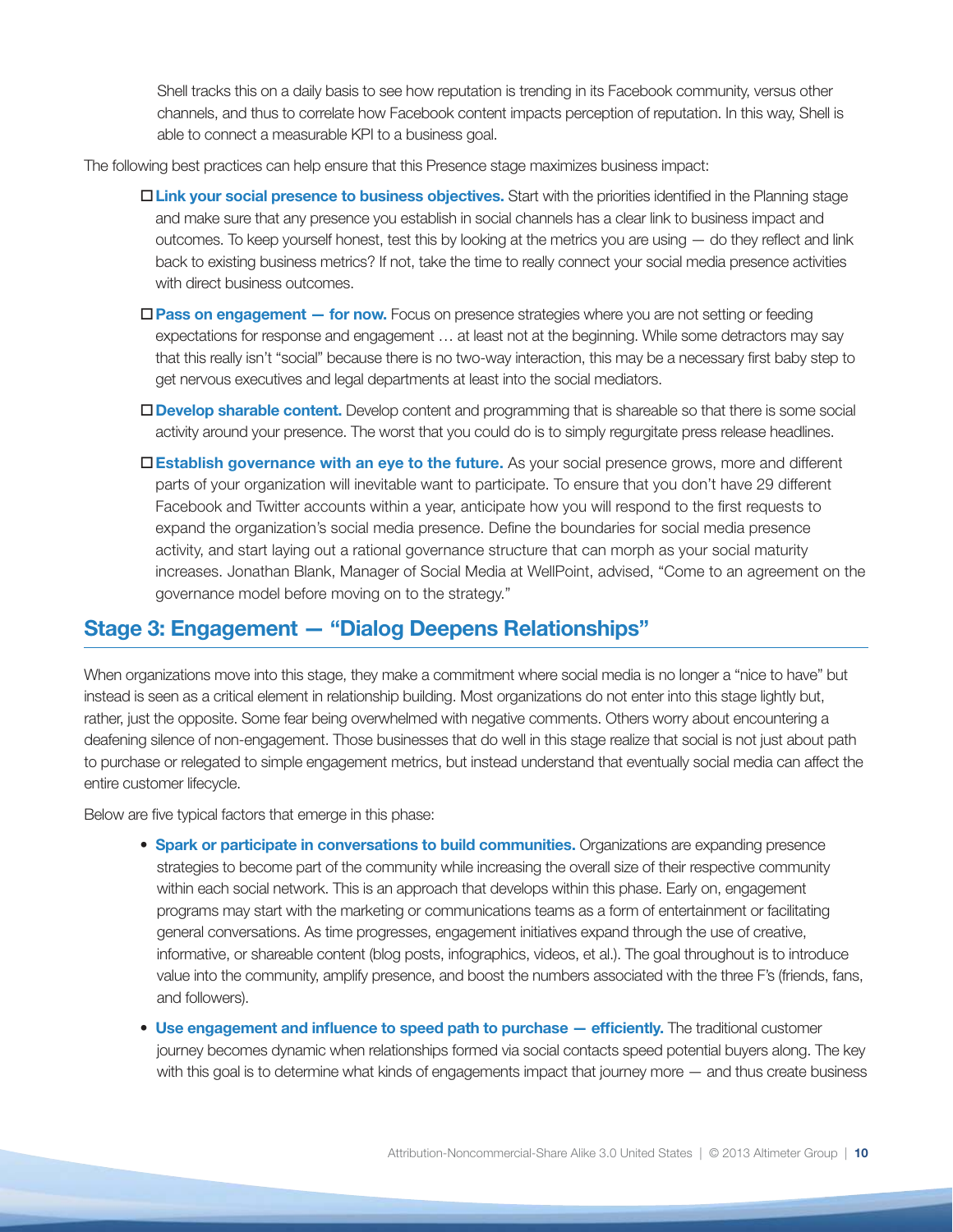value more than others. Fidelity, for example, believes that deepening its relationships and creating higher satisfaction with customers through social tactics will lead to opening new accounts. Lori Johnson, VP of Online Strategy, explained, "As Fidelity began to converse with its customers on social platforms, the engagement became increasingly more meaningful and impactful. In listening to customer needs, offering solutions, and giving prospects content to empower their financial lives, we quickly realized the mutually beneficial relationship that social was creating between us and our customers."

- **Provide support through direct engagement as well as between people.** A natural extension of providing support is to do so directly through social channels. Comcast began seeking out and responding to people who mentioned Comcast on Twitter. As Kip Wetzel, Senior Director of Social Media Service and Strategy at Comcast, recalled, "Every other care conversation we were having was private, on a one-to-one basis. We took the risk to take it public and were committed to transforming customer experiences and doing things differently." While Wetzel admitted that assigning a specific ROI is tough, Comcast has found that Twitter customer support has contributed double-digit increases in customer satisfaction, year over year.
- **Establish a risk management and training discipline to shift mindsets.** Let's face it; risk is a reality of business, but even more so when it comes to social media. Savvy social strategists realize that the process of creating a risk mitigation strategy is also an opportunity. Dan Brostek, Head of Social and Mobile at Aetna, shared, "We're going through a huge cultural shift as to what it means to be a risk-averse organization that has worked in silos and now needs to be much more open if we want to be successful in collaborating internally and with customers going forward." A key supporter of Aetna's social strategy has been Chairman, CEO, and President Mark T. Bertolini, who himself is active in social media.<sup>vi</sup>

Having a clear social media policy is a start, but also needed are detailed social media content guidelines and playbooks, triage plan, and scenario rehearsals. Of the companies surveyed for this report, 85% said that they have a social media policy in place — and of these, only 18% of them felt that their employees had a good or very good understanding of that policy.<sup>vii</sup>

At The Recording Academy (TRA), which runs the Grammy Awards, all employees are given a social media policy document with the rest of their HR materials when they are hired. Social media training is also provided annually for all employees. That's because all employees are charged with amplifying the work of TRA and the Grammys through social media. All executives go through social media training as well and understand the value it brings to the Grammys.

• **Foster employee engagement through enterprise social networks.** Just as importantly, many companies at this stage also look to Enterprise Social Networks (ESNs) to engage employees internally (see the Altimeter Group Report, Making the Business Case for Enterprise Social Networks, February 2012).<sup>vii</sup> At Kelly Services, CEO Carl Camden is a key supporter of the company's ESN, explaining, "We are trying to build an inside culture that encourages risk-taking and more innovation at the front lines. It's critical to enable people to communicate without going through a chain of command." Organizations also see ESNs as a formative part of creating a culture of sharing that further prepares the company for engagement with customers externally.

To fully realize business impact at this stage, organizations should pursue the following best practices:

 $\square$  Take baby steps to engagement. For many companies, moving from Presence to Engagement is a very scary step, so take it slowly to develop confidence, establish best practices, assign roles and responsibilities, and initiate risk mitigation. For example, engage in a blog post comment discussion, where the expectation for engagement is limited to just that blog post. Or engage in a single discussion thread on a forum. From there, move to occasional responses on existing social channels where you have a presence. The key is to extend the goals from the Presence stage into Engagement — so if the initial goal is to amplify existing marketing efforts, then look for engagement opportunities that further that same goal.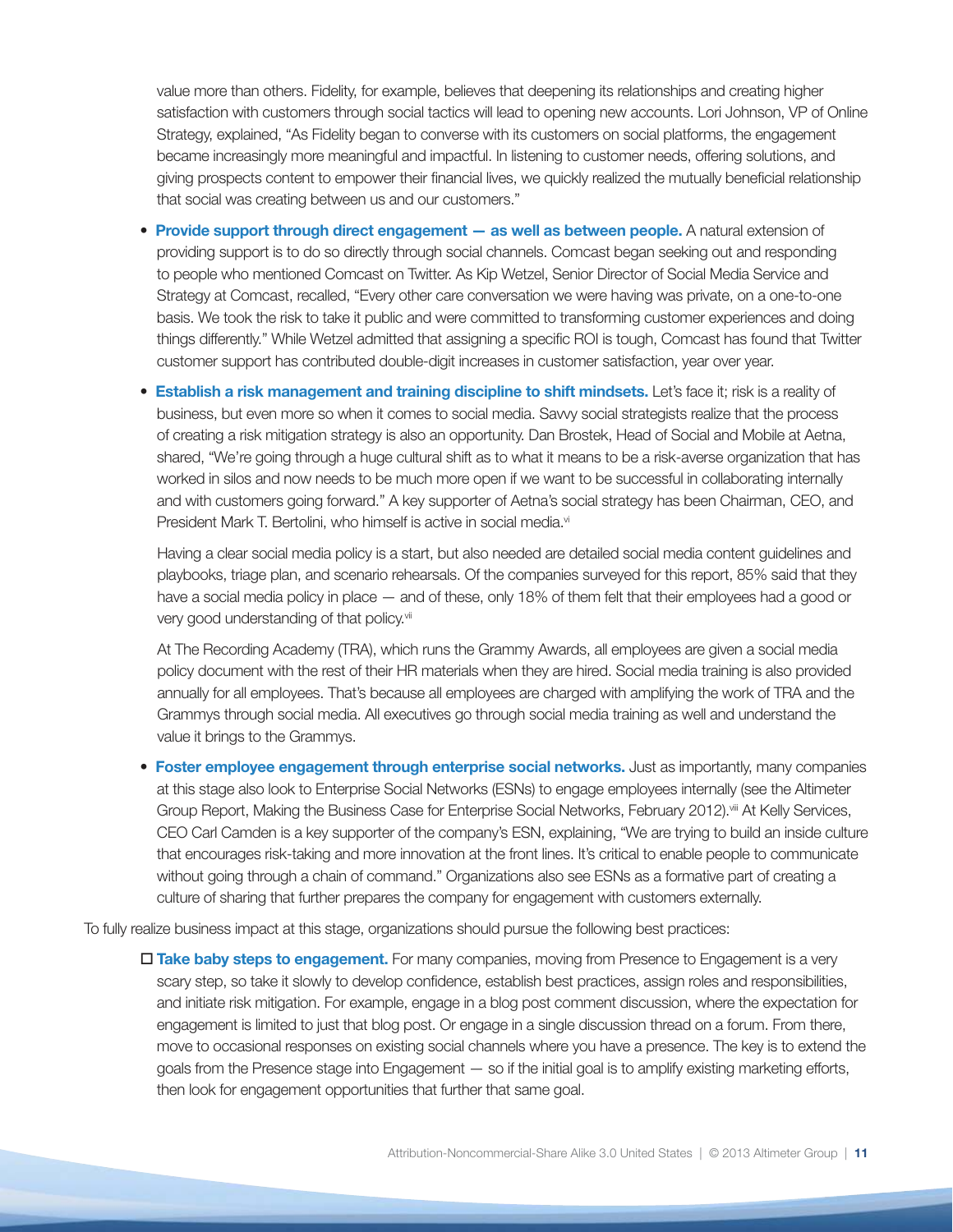- $\Box$  **Create rules and processes for engagement.** Regardless of the type of engagement, be sure to define what good engagement looks like — as well as when it goes awry. Specific guidelines will ensure that everyone is on the same page not only on when to engage but also how. But even more importantly, develop a process map that shows how inbound social media mentions are assessed and triaged and, if warranted, engaged across the organization. Organizations such as the US Air Force, ARAMARK, and H&R Block have detailed triage flow maps that lay out how different issues are handled, a sort of decision tree that ensures that everyone is aligned and aware of how to deal with different scenarios.<sup>ix</sup> Realize that the engagement plan is not fixed in time — rather, it needs to be regularly updated and aligned around to ensure that it fully reflects how engagement is evolving at the organization.
- $\square$  **Look beyond engagement activity metrics to understand value creation.** It's easy to be lulled into a false sense of measurement success when you have a mountain of engagement data at your fingertips. But, you must look beyond the number of interactions or percent of messages with replies or shares and understand how engagement creates business impact. This isn't easy. Adobe piloted an integrated campaign for a new product for six months and found that social could be undervalued by as much as 94% for being the driver of conversion and revenue. Initially, search was given all the credit for the sale, but Adobe is now able to attribute value to social media relative to conversions.
- $\square$  **Communicate the impact of engagement broadly.** Because public engagement in social channels may be new for the organization, frequently share engagement activity and impact with key stakeholders and executives to demonstrate progress and earn support. This goes beyond communicating status of engagement and general social activity. Create a link between the activity and business value, either at the departmental/functional level or for the overall business/brand.
- o **To scale, invest in a social media management system.** Things can get complex, very quickly, especially if you have a large base of customers and need to coordinate engagement from multiple people. A social media management system (SMMS) can help greatly in this, and the solutions vary from approachable enterprise tools like HootSuite to complex systems such as Radian6 that provide governance for potentially thousands of employees managing local Facebook pages (see the Altimeter Group Report, A Strategy for Managing Social Media Proliferation, January 5, 2012).<sup>x</sup> The key: Understand and anticipate the engagement scenarios you will face when selecting your technology partner and platform.
- $\square$  Audit regularly for new social media usage. At this stage, there is usually enough interest in social that different product and geographic groups or departments start their own social media efforts, with or without centralized support or guidance. Conduct regular internal sweeps to learn who within the organization may be initiating social media efforts on their own. In the case of Ford, executives tasked the social media team to conduct an internal audit to uncover all unsanctioned social media efforts around the company, of which there were many.

# **Stage 4: Formalized — "Organize for Scale"**

As social media spreads quickly throughout the organization, groups in departments and business units often act within their own silo, with minimal coordination between them. This increases the gap between social media strategy, executive expectations for business impact, and how other channel initiatives integrate with each other. Worse, it creates a branding gap between the social experiences outside stakeholders have with the company across various groups and desired brand experience as described in the company's style guide.

The result is that the organization ends up invariably presenting itself differently though these social channels without realizing the short- and long-term effects on customer impressions and engagement. Additionally, run-ins are inevitable as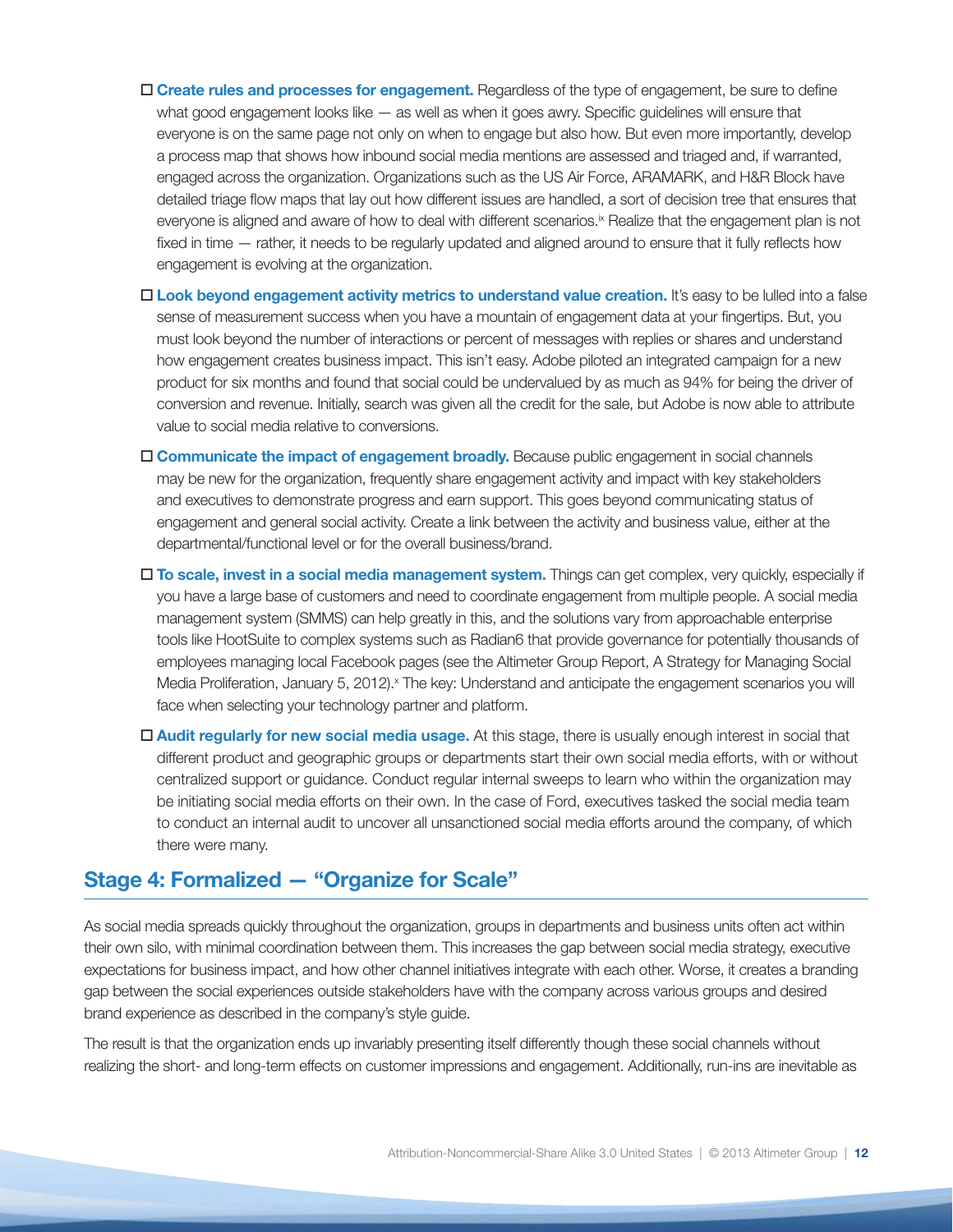they try to engage the same customer through multiple Facebook, Twitter, and YouTube presences. Or worse, each team assumes the other is on point.

The risk of uncoordinated social initiatives is the main driver moving organizations into Stage 4, where a formalized approach focuses on three key activities:

- **Establish an executive sponsor.** Altimeter found a connection between successful social media strategies and executive sponsorship. This happens in one of the following three ways: 1) Executives in the company proactively raise their hands to empower an internal strategist; 2) An internal social media champion earns the support of an executive sponsor; or 3) An outside agency/consultancy effectively advocates the need to form an initial social business approach. The goal, we learned, is to bring order and create alignment throughout the organization, as well as to decide on which social efforts and technology platforms stay and which ones go. This means that key stakeholders with support from an executive sponsor will officially draft an enterprise-level strategic roadmap that prioritizes what the organization will do over the next few years — and just as importantly, what it will not do.
- **Creating a Hub (aka Center of Excellence).** A frequent outcome of that enterprise social strategy is the need for a Center of Excellence (CoE) that organizes how social strategy, governance, initiative, and technologies are developed and deployed throughout the rest of the organization. The actual organizational model and its scope vary by organization, but gravitate to one of three types — Centralized, Hub & Spoke, and Multiple Hub & Spoke (see Figure 6). Regardless of the actual model, the Formalized Stage requires that this function be officially sanctioned and empowered to set strategy, policy, and process for social activities throughout the organization. Without that authority, the CoE cannot effectively function as the central hub for social activities. To learn more about setting up a CoE, see the Altimeter Group Report, Social Business Readiness, August 31, 2011.<sup>xi</sup>

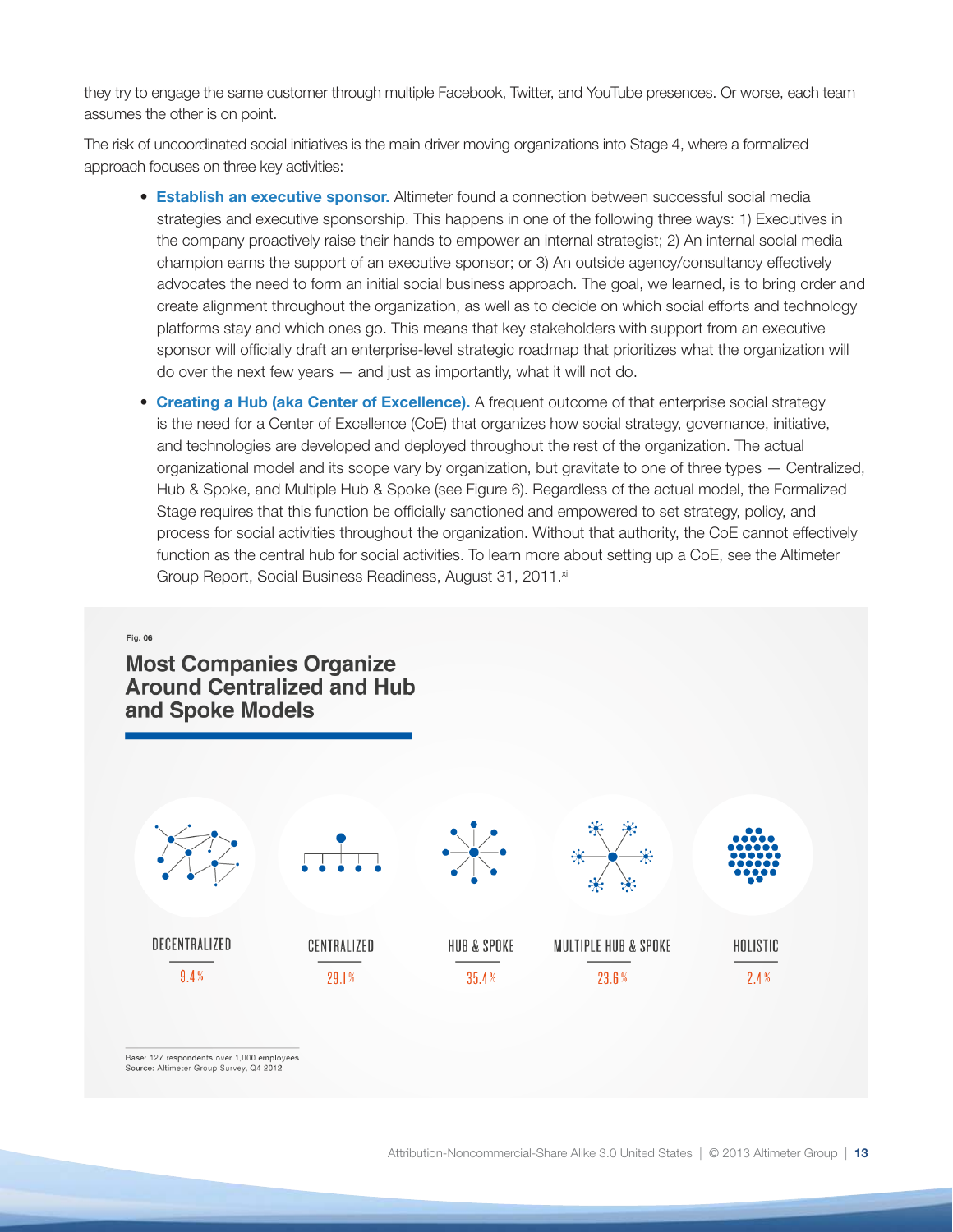For example, ARAMARK set up clear authority for its CoE right from the start by defining its role in two ways. First, the CoE looked across business units for best practices that the hub could then scale to reduce redundancies for multiple lines of business. Second, the CoE drove communication that exposed gaps occurring across business units. Resources and technologies could then be developed as a shared service and leveraged across the organization.

• **Establishing organization-wide governance.** Up to this stage, governance and organization had been focused on risk mitigation or clear protocol around engagement roles and scenarios. In Stage 4 Formalized, governance focuses on smoothing the way for not only better coordination but also in anticipation of scaling engagement with greater groups of customers and employees. It's the perennial question: "Who owns social media?" There are several questions underlying this query: 1) Who gets to make the decisions? 2) Who carries out the execution based on the context of each situation? 3) Who gets stuck with the social media bill, or how is it divvied up? And 4) Who else is simply kept in the loop? This becomes a critical step especially for companies within regulated industries. While this didn't always appear in our research, Altimeter recommends that this step appears earlier in the process to mitigate risk.

At ARAMARK, as with many businesses at this stage, it was never clear who was supposed to be doing what, and that had the potential of hurting relationships with end users. A cross-functional social task force, led by Danna Vetter, VP Consumer Strategies at ARAMARK, created a detailed RASCI chart to outline governance, roles, and responsibilities of all executives and key stakeholders across the company.<sup>xii</sup> Vetter shared, "Without getting governance in place, you're never going to get from social what you need."

At this stage, governance consists also of setting out the policies and processes by which the organization will abide. At Ford, the General Counsel worked closely with the social media team to create playbooks that delineated Ford's standards for social networks and sharing, so that each global market could apply it to its particular local situation. In our research, governance tended to be spelled out specifically five areas (see Figure 7).

## **Beware the Center of Excellence Pitfall**

Throughout the interviews, Altimeter Group learned that although many organizations tend to build the CoE in this stage, the reasons for doing so may create a scaling problem in the long-term. In one of the examples we studied in this research, a sophisticated series of educational programs, policies, and processes, as well as supporting materials including social media playbooks and style guides, were introduced as standard protocol for all employees to learn and follow. This infrastructure, like in so many other examples we reviewed, was developed based on logical, everyday social media best practices rather than to help stakeholders map social media strategies to business objectives and ultimately to capabilities and supporting processes and systems. Essentially, the CoE pitfall becomes the permeation of a social media infrastructure that then requires reassembly later in the maturity path. By basing a CoE and everything it represents on the alignment of social media strategies and business objectives, organizations invest in the development of a solid social business core.

Another challenge facing the CoE is how much the "hub" takes on versus the "spokes" handling things on their own. The balance of building scale versus independence is a constant source of discussion — and exasperation on both sides. In the process of scaling WellPoint's social media hub-and-spoke model, Manager of Social Media Jonathan Blank explained, "The number one limitation to the governance model is getting ideas and adequate information from the business units to understand what programs they can adequately support themselves." In the short term, the CoE may have to bear the burden of doing the work, but it's crucial that there be a long-term strategy in place for the "spoke" to take on that work if social media has any hope of scaling in the future.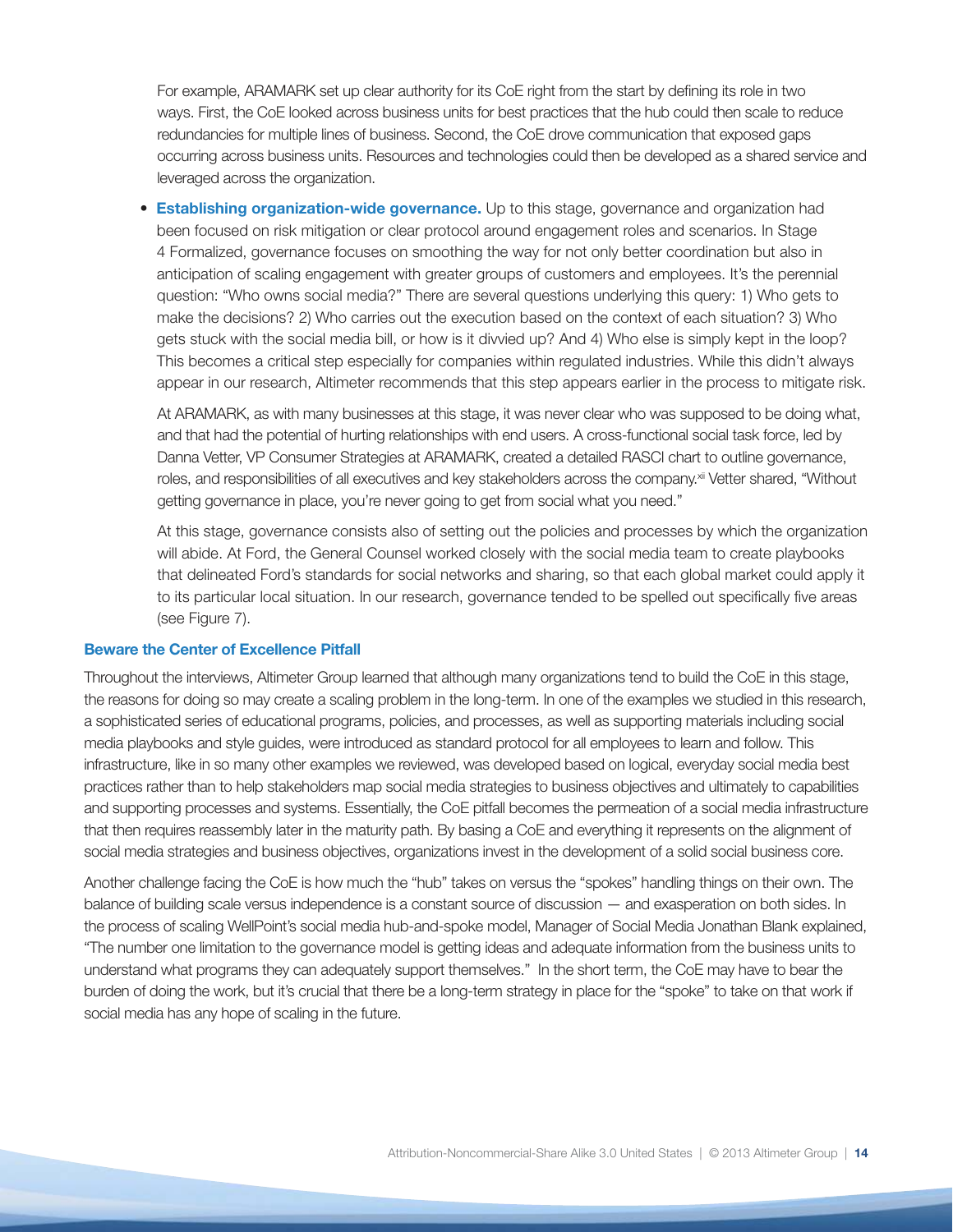Fig. 07

# **Five Components of Social Business Governance**

| COMPONENT          | <b>DESCRIPTION</b>                                                                                                                                                                                                                                                                                                                                                                                                                                                            |
|--------------------|-------------------------------------------------------------------------------------------------------------------------------------------------------------------------------------------------------------------------------------------------------------------------------------------------------------------------------------------------------------------------------------------------------------------------------------------------------------------------------|
| O POLICIES         | Delineate what to do or not do with social media, in both professional and personal contexts. This<br>is a good time to revisit policies and guidelines to make sure that they are still valid to meet the<br>demands of enterprise-wide social engagement.                                                                                                                                                                                                                   |
| <b>• PROCESSES</b> | Define the paths to follow, roles and responsibilities of each person within a process. This includes<br>defining workflows, how communications will work, and also crisis preparedness. Take the existing<br>engagement workflows developed in the Engagement Stage and make sure they work across all<br>departments and business units. Use the opportunity to reduce overlapping workflows and clearly<br>define cross-function responsibilities and ownership.           |
| <b>• PLAYBOOK</b>  | Create overviews of the "how" to implement and execute social initiatives, usually detailed by<br>business objective and social channel. Includes defining a brand voice and persona style guide to<br>unite all forms of content, presences, and engagement. The playbook should not be centered on<br>industry best practices for each channel. Instead it should be written on how to use each channel<br>to achieve business goals for the group and/or business overall. |
| O TECHNOLOGIES     | Rationalize social technology platforms, such as listening/monitoring, measurement, content<br>publishing and assign access and ownership to technology owners. Ensure that everyone is using<br>same the platforms to minimize cost and increase coordination and transparency.                                                                                                                                                                                              |
| <b>O</b> TRAINING  | Address the gaps between understanding, actual capabilities and required skills to achieve<br>business goals with tailored courses for different groups, ranging from executives to functional<br>teams – and even front-line employees. Ensure that employees engaged in social media not have<br>the judgment needed to safely engage, but also that they have the confidence to exercise that<br>judgment.                                                                 |

Another pitfall is that the CoE falls into a rut of being the social media help desk, where teams in the spokes may rely on the CoE to answer general "how-to" questions on one extreme to fully developing and executing strategies at every level on the other. The CoE can then fall prey to focusing on executing in social channels and managing tools, rather than being focused on business objectives and impact.

**The CoE could then fall into a downward spiral — because business impact is not being shown, budgets grow slowly, and the hub lacks the resources to truly scale as they do not own business outcomes, which typically reside back out at the spokes.** To guard against this pitfall, the CoE must from the very start be laserfocused on prioritizing business objectives with the spokes, and making clear who has ultimate responsibility and the resources for strategy versus execution.

To be successful at this stage, follow this checklist of best practices:

- $\square$  **Develop a formal social business organizational model.** There is no perfect organizational model for social business, and it's likely that the model will morph as the social business strategy moves from one maturity stage to the next. The key is to have ONE model and that everyone across the organization understands how roles, responsibilities, and resources work within that model.
- $\Box$  **Define the role of the CoE.** It's not enough just to create the CoE  $-$  organizations should also actively define the role and responsibilities of this new entity. While the actual responsibilities of the CoE will vary depending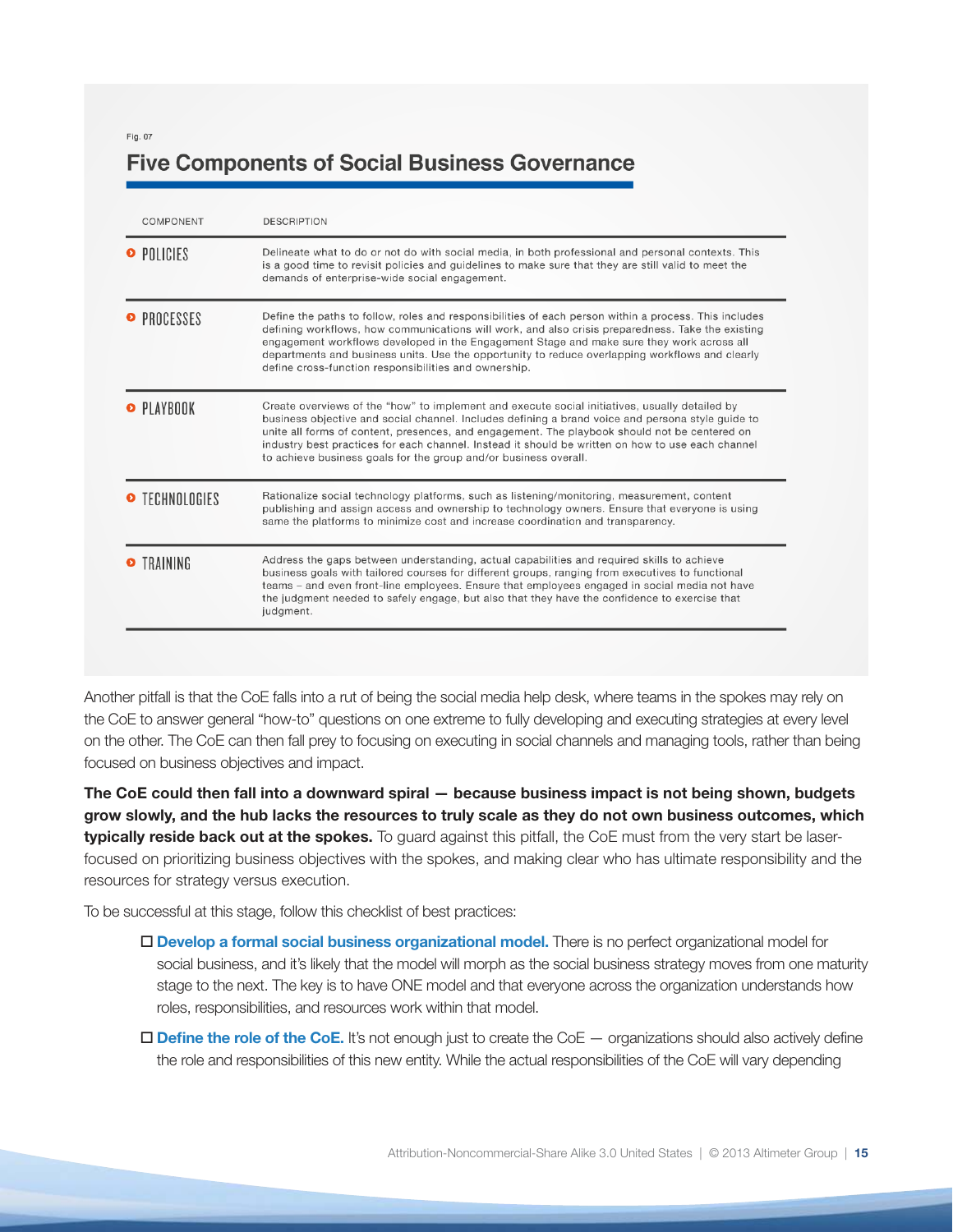on the organizational model, they typically take on three crucial roles: 1) setting standards for engagement; 2) providing support to those who are looking to employ social media strategies on behalf of the brand; and 3) educating individuals on how to plan, execute, and measure social strategies as they align with business goals. Renee Brown, SVP Director of Social Media at Wells Fargo, shared, "Start with clear roles and a crossfunctional team that shares the responsibility of leading into the future. Everyone has to be able to take off the day-to-day hat and work for the broader good."

- □ **Continue to coordinate strategy through the CoE.** Strategy formulation isn't a one-time activity it must be continually developed, monitored, and optimized. At one organization we interviewed, the CoE was charged with executing social campaigns and initiatives, but strategy formulation was left to each individual business unit. A survey found that the lines of business were struggling with making social a bigger part of their overall strategy and, in particular, integrating it into their current planning and practices. Once the overall social strategy was coordinated by the CoE, the hub could replicate the process over and over again for individual business units, providing expertise and consistency to the process.
- □ **Develop stronger connections to business metrics.** The CoE also plays a crucial role in establishing and communicating the metrics that measure the integration of social strategy into the core business. In addition to business impact metrics, the CoE also is looking at how well social business practices are being adopted, such as the number of people trained and the percentage social media activities that are integrated into existing channel strategies. For more information, see the Altimeter Report, The Social Media ROI Cookbook, July 24, 2012. Xiii

# **Stage 5: Strategic — "Becoming a Social Business"**

As organizations migrate along the maturity model, the social media initiatives gain greater visibility as they begin to have real business impact. This captures the attention of C-level executives and department heads who see the potential of embracing the tenets of social business — where business acumen and social methodologies technologies become integrated and embedded into functions throughout the organization (see Figure 8).

To make the transition and succeed at Stage 5, activities need to focus on the following:

• **Integrating into all areas of the business.** Altimeter believes that reaching this milestone is a watershed, because it represents a move toward true transformation into a social business.

Because of the focus on driving business outcomes throughout the organization, traditional business metrics make their way into social media measurement frameworks. Businesses were inconsistent in what they measure in our research, but striving for business-caliber metrics in social was consistent across the board at this stage. Referring traffic, click-thru's, conversions, leads, sales, and Net Promoter Score (NPS), among many others, have the ability to reach across functional areas and business units, enabling executives to compare the impact of social efforts on business versus other activities. As a best practice, developing metrics frameworks to measure engagement and business activity and outcomes can and should occur earlier in the maturity stages.

This is also a time when social technologies themselves begin to trickle into new areas of the business. For example, one finance organization enabled expense reports and budgets to become "social objects" where discussions, edits, and approvals were captured as an aggregated activity stream.

• **Garnering executive engagement.** While executive support is crucial at all stages, in Stage 5, it becomes broader and much more hands-on. At this stage, top executives need to be seen as actively engaged and not just "waving the flag."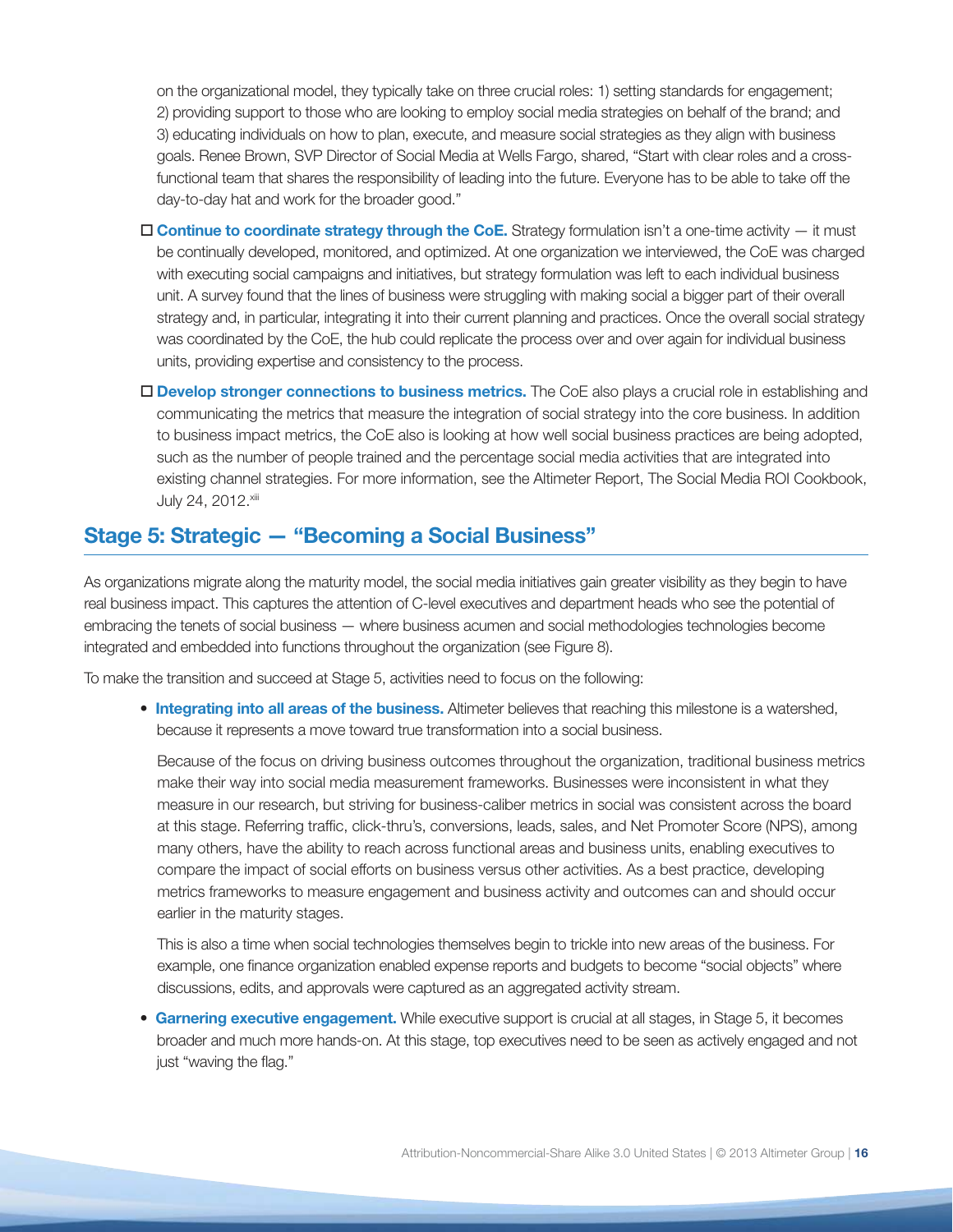# $Fig. 08$ **Social Pushes into All Parts** of the Business



Executives become an important stakeholder within social business strategy development as they review goals and objectives and ensure that social strategies are aligned. Additionally, executives are instrumental in granting additional budget and resources to scale strategic social media. At Comcast, SVP of Customer Experience Tom Karinshak shared that the company's social strategy is reviewed regularly by CEO Neil Smit, saying, "In terms of overall strategy, social's tie-in to other channels gets briefed all the way up to Neil Smit, CEO of Comcast Cable. Social is part of our overall strategy to transform the customer experience. This is really a cross-company effort up to senior levels."

At GE, CMO Beth Comstock provides the leadership and also the vision for how social will transform their B2B relationships with customers. On Comstock's approach to social business, Andy Markowitz, Director of Global Digital Strategy at GE, shared, "Beth has forged a vision that not only sees that this is a way to connect with customers, but also more about a way of doing business." And, she also leads by example, with an active Twitter account: @bethcomstock.

• **Forming a steering committee.** While the CoE created in the Formalized Stage manages day-to-day coordination, there also needs to be a group of cross-functional stakeholders tasked with the development and implementation of strategic social media throughout the organization. Responsibilities range from integrating social business best practices into everyday operations to solving for enterprise and departmental-level challenges and aligning business objectives with social media investments.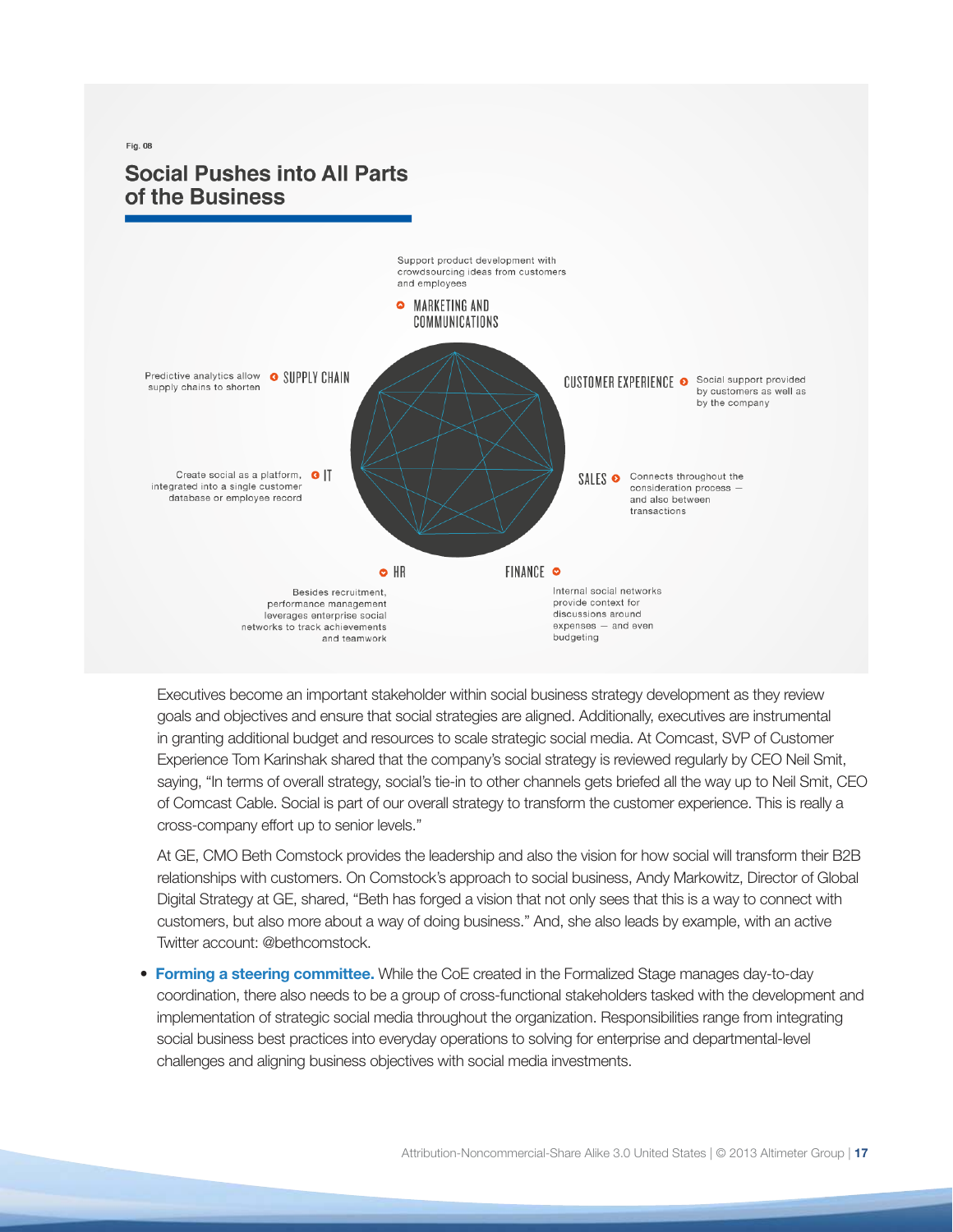Members of the steering committee typically involve CoE leads, as well as important functions throughout the organization, including, IT, HR, Sales, Digital, Finance, Business Unit Leads, Marketing, Communications, and Legal/Risk. Some businesses report up to executive sponsorship, while others place an executive directly in the group. Comcast's steering committee, for example, also involves the executive team to ensure that what is being done across different departments best supports overall company goals and business drivers.

Another organization we met with had a small executive committee comprised of the head of website and e-commerce, head of HR, head of marketing, head of communications, senior rep from tech ops group, risk/ compliance officer, and someone representing the overall legal community. The group met every other week to specifically deal with larger, enterprise strategy questions that affect the company overall. The key is not the size or complexity of the steering committee, but that it reflects the key stakeholders who hold the resources to make the social business strategy successful — and also have the most to gain from its success.

• **Pushing social operations out to business units.** While a Center of Excellence and the hub-and-spoke model remain in place to provide enterprise-level guidance and training, mini "hubs" begin to develop within each business unit that's focused on supporting social business initiatives specific to that group. Matt Crenshaw, VP of Marketing and Analytics at Discovery Channel, shared that they are moving social team members out of the hub. "We recently took a different look at social and where it sits in the organization. The value of our social team being closer to network digital teams leads to closer relationships with content, producers, and fan bases — this is more powerful than it could be if we were learning in a centralized social team environment."

This "multiple hub-and-spoke" model continues the journey to connect social with business goals by bringing the responsibility for social execution as close to the point of business value creation as possible. Beverly Jackson, the Director of Marketing and Social Media at The Recording Agency, explained how they evolved, saying, "There used to be a CoE in more of a fixed environment, but now it's distributed. This allows for greater flexibility. People now have their specialties that tie social in directly into their work."

To maximize value in the Strategic Stage, here are some additional best practices:

- $\square$  **Engage executives beyond the champion with focused pilots.** While having an executive champion is crucial, it's also important to ensure that executives throughout the leadership team understand and buy into how social will impact their businesses. To get through to them, bring forward the results from pilots that demonstrate how social can meet at least one of their strategic goals — you must put social business into the frame of their business focus. So if launching a key product into a new market is a top priority, demonstrate how social influenced the path to purchase for that customer group.
- □ Integrate CoE into core business functions. As social becomes more integrated into the fabric of the business, the social CoE will have to evolve as well. If it was originally placed in a department like Marketing, it will need to develop the expertise to also support functions like HR and IT. For example, in the case of ARAMARK, a taskforce was formed to build an infrastructure that assessed social media's impact at the overall business level, across each line of business, and on key functions such as HR, legal, and finance. As such, the taskforce included representatives from each group to prioritize needs and investments and also to assign resources necessary to integrate social into existing or new initiatives as part of other channel strategies. ARAMARK also earned the support of an executive sponsor. This role oversaw the efforts of the taskforce and also ensured that business objectives were included or considered throughout new developments. Eventually, the role and responsibility of the CoE will shift as the business shifts into becoming a social business.
- □ **Mastering big data for customer intelligence.** Customers' social activities throw off tremendous amounts of unstructured data that is difficult to integrate with multiple structured customer databases within the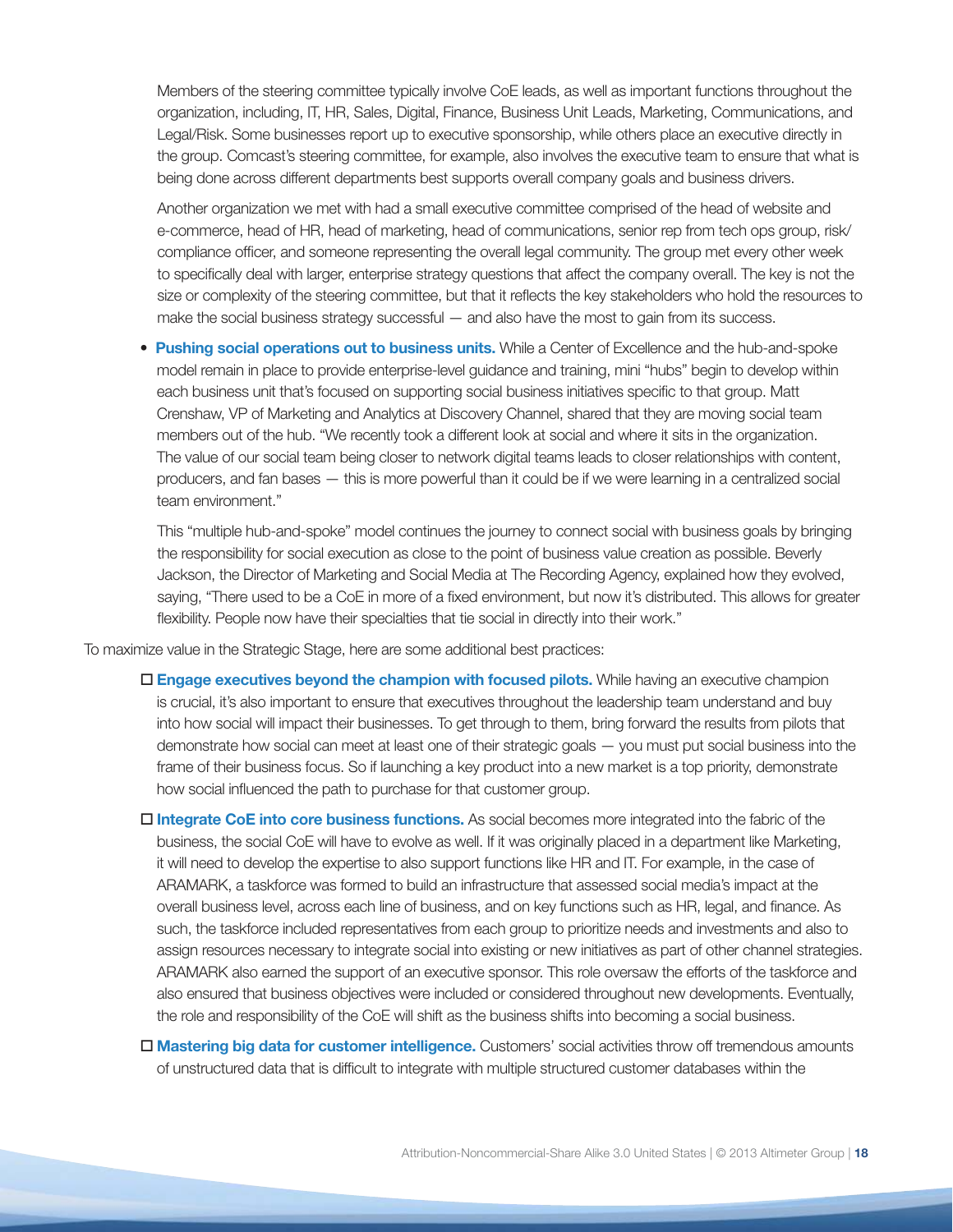company. But being able to harness that data across the organization becomes a capability that is best handled by a company able to leverage it at the enterprise level. Businesses in this stage add the role of a data analyst to the social media hub. This role analyzes data from social channels and translates information into actionable insights for all stakeholders. Eventually, this role expands into a team that's dedicated to assembling data points that lead to adaptive and predictive models that become prominent in Stage 6. Over time, a crossfunctional intelligence practice is established as one social analyst doesn't scale based on the data opportunity and its potential impact on the entire organization. Instead, that team can help analysts in other BUs provide context for the data. This is going to be a situation in which social has a seat at the table but is not driving the process.

□ Leverage the enterprise social networking platform. Your early investment in an ESN will begin to pay off as you take extend core capabilities in social from marketing, communications, and support as best practices into other departments. Pushing social into business units and geographic groups becomes much easier when the people can turn to each other for support through these existing social bonds. Here, successful businesses have established the objectives of the social business inside and out and are operating under a common direction and goals. An ESN now becomes a social network that improves engagement around those objectives. And cross-functional collaboration now ensures cohesion across social channels, lines of businesses, and functions to deliver a holistic experience to connected customers.

## **Stage 6: Converged — "Business Is Social"**

Becoming a social business is as aspirational as it is functional. It's a way of business. At the same time, embracing social media does not create a social business. But social media contributes to the migration of a business into becoming a more social entity. As a result of the cross-functional and executive support, social business strategies start to weave into the fabric of an evolving organization.

Organizations moving into this stage are driven by a vision that articulates how social media and digital overall improves customer and employee relationships and experiences. As a result, the steering committee and executive sponsor broaden their focus to explore how to converge social with all points of contact and communication.

No company we spoke with felt that they were at this stage, but many aspire to it and stake their strategy on attaining convergence. Andy Markowitz, Director of Global Digital Strategy at GE, described this mindset, saying, "I don't like the word 'social' because all marketing is social. We are using technology to solve a business problem. I prefer to think of it as digital and holistic. "

To move into this stage, organizations need to make a commitment in the following areas:

- **A single business strategy process.** When social is converged, there is no separate social business strategy — there is just one strategy, one set of business objectives and outcomes. At Dell, Vice President of Marketing Allison Dew works closely with business unit leaders to understand their key initiatives for the next two years. These leaders are then asked to build social efforts directly into their strategies from the start, and then come together to coordinate. Liz Brown, Dell's Social Media & Community Director, observed, "This took several months to build and put into place. It also took the support of [CEO] Michael Dell and the executive leadership team to ensure that they understood what we were trying to do as a company." The result: While Dell still has uneven understanding of social across its leadership and business units, having social business built into the business planning process ensures that it is at least on the radar of every single executive.
- **Merging social with digital.** Organizations at this stage expand their focus beyond social to tackle and integrate with other strategic efforts, such as digital, mobile, and big data. For example, Sephora originally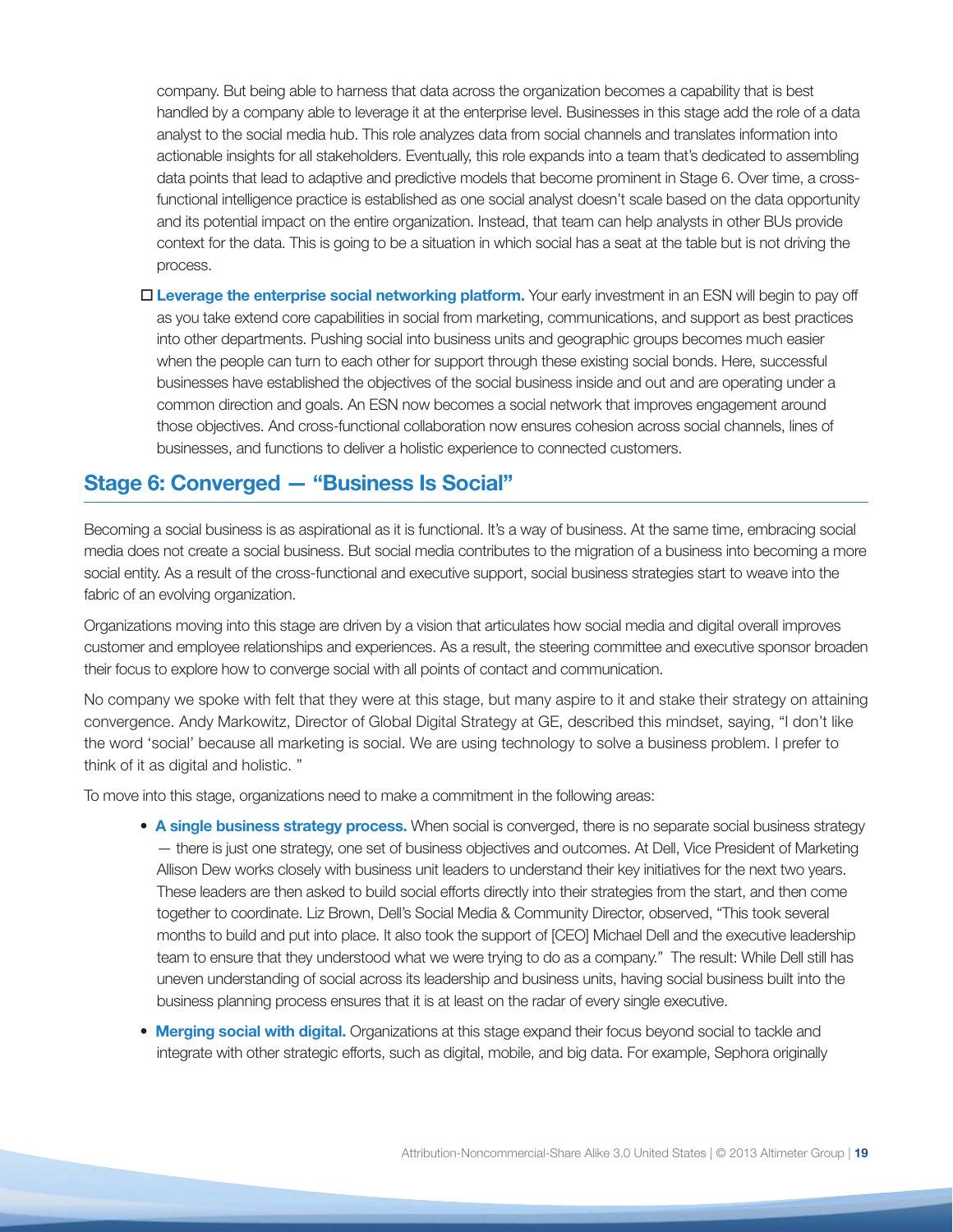broke out its social team with its own dedicated writers and designers. But as social became more important strategically, it was brought back into the digital marketing team where it is now integrated for better coordination on initiatives like enabling in-store customer engagement on mobile devices. Julie Bornstein, SVP of Digital at Sephora, explained, "Because Social lives in Digital, it's a priority. We have project management teams to support social media, as well as existing management engagement from Merchandising, Creative Services, Technology, and Operations."

- **Creating holistic customer experiences with converged media.** Advertising, marketing, customer service, and sales employ a converged approach that integrates paid, owned, and earned (POE) media to deliver a seamless and complementary experience across all digital and real-world channels (see the Altimeter Group Report, Converged Media, July 2012).<sup>xiv</sup> It is in this stage that businesses rethink customer experiences and redefine what those experiences should be within each channel and across channels. Martha Hayward, VP of Social Media at Fidelity, shared, "We talk about the value of social as a way to build relationships with customers across their lifecycle with us. It can be a way to share valuable educational content, to amplify campaign-level marketing messages, or to respond to service inquiries. We listen first to what customers need and then use social, together with other channels, to provide an excellent customer experience regardless of how they choose to interact with us."
- **Develop a holistic social culture.** At this stage, social technologies and methodologies have faded into the background, and with it, the distinction that social is special or different. It's simply the way you get work done, functioning much like the telephone. In a conversation with Evan Greene, CMO of The Recording Academy, he shared that the organization's digital strategy is becoming second nature, as it is baked into every process. "Digital media is part of the Grammy's DNA. Every action it takes, it is thinking about the conversation — both in social and other media."

While this maturity stage may seem far off, having an idea of where you will end up can be used even at the early Planning Stage to set a strategic vision. Some best practices you should adopt include.

- □ Redefine the company's vision to integrate social. We heard over and over again from senior executives that they believed that social — along with mobile, content, and other technologies — would come together to create new customer experiences and new ways for organizations to get work done. In addition to guiding the strategy process, integrating social should become a constant refrain heard in everyday conversation.
- □ Align incentives around convergence. To ensure that executives are aligned at this stage, create incentives for key members of the steering committee to adapt business processes, identify investments in resources and technology, and cascade the vision throughout the company and to the front line. By making the deep integration of social a priority, the company will see impact not only on key business metric but also reduce redundant and inefficient processes.
- □ Redefine the role of the social CoE. As social becomes deeply integrated and converged with the entire organization, the Center of Excellence will play increasingly smaller roles, to the point where it may even be dismantled. A small team may remain, solely to conduct pilots and provide coordination around converging the newest technologies. But planning, strategy, and analysis should all shift into existing core business operations.

## **Success Factors of a Social Business Strategy**

The following seven success factors are common elements that extend across all social business maturity stages and are deeply integrated into business vision across the enterprise (see Figure 9). Organizations that master these elements will be able to fully maximize business value potential, regardless of which stage they are in.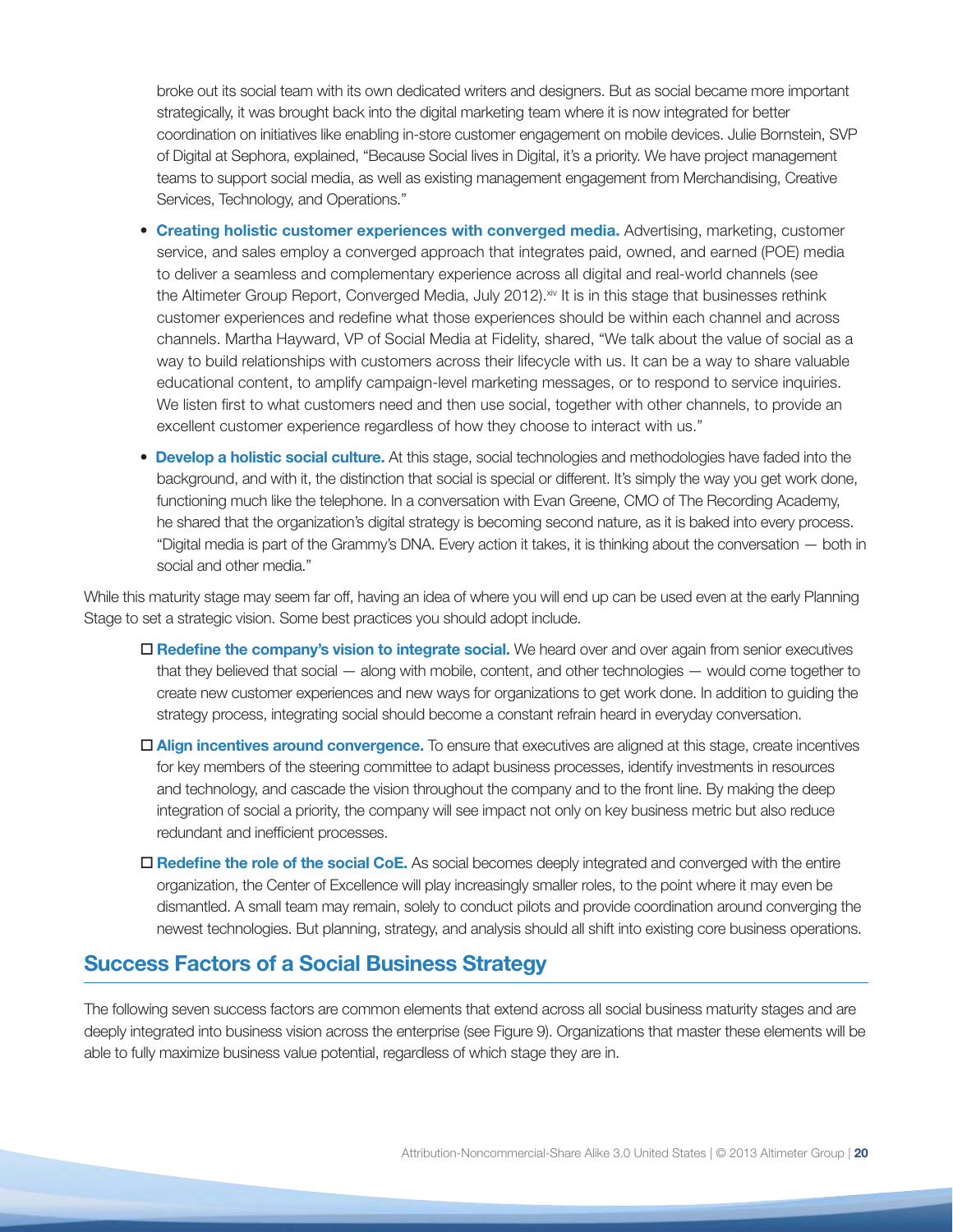

- 1. **Business goal definition.** The biggest cause of social strategy failure was the lack of alignment around business objectives. Businesses that uncover the gap between business objectives, social media strategies, and internal challenges and opportunities will open dialogue that both closes the gaps and creates alignment in the process. "Always go back to the objectives you're after," advised David Fenech, Vice President, Interactive Marketing & Creative Services, for Kelly Services. "If you lose sight of that, you'll be wasting time and resources quickly." Starting off on the right foot means defining which business goals take priority up front.<sup>xv</sup>
- 2. **Long-term vision for becoming a social business.** It's not enough just to have goals in place you also need to have a long-term vision that communicates to all stakeholders why this journey is taking place. The vision articulates the future customer, employee, and stakeholder relationships and experiences that will come about as a result of the social strategy. Properly done, the vision statement for the social business strategy becomes a center point for alignment. Ford's first social strategist, Scott Monty, formulated a vision statement shortly after his arrival in 2009. It reads, "To humanize the company by connecting constituents with Ford employees and with each other when possible, providing value in the process." This statement articulates the purpose and direction of the social strategy, which is a requirement not only at this stage but also in all future stages.
- 3. **Key executive support.** Executives become an important stakeholder within social business strategy development and are instrumental in granting additional budget and resources to scale strategic social media.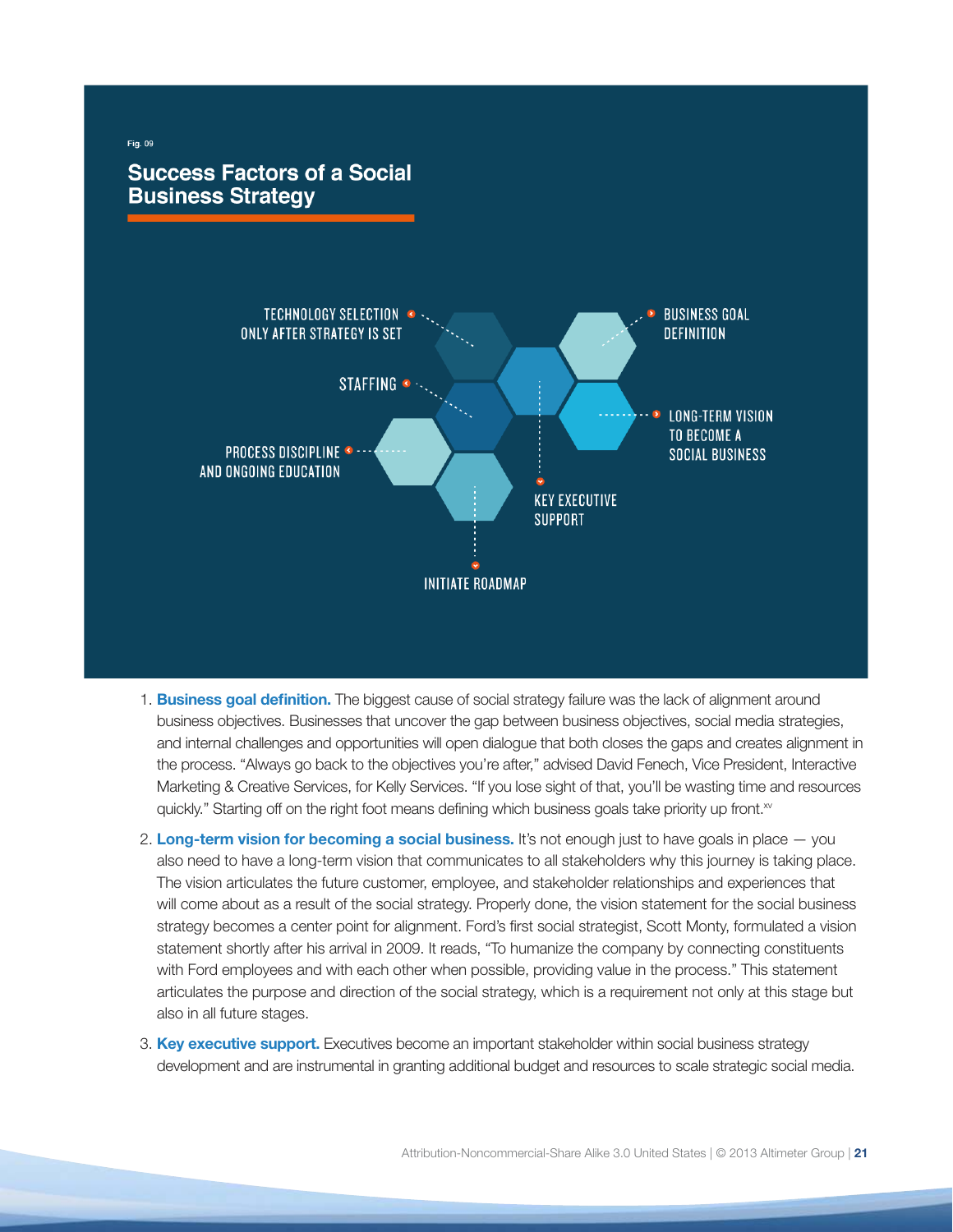Depending on the scale and scope of your strategy, the level of executive engagement in the early stages may be minimal, likely even just a passing awareness that social efforts are being explored. VP Consumer Strategies for ARAMARK Danna Vetter shared this best practice: "Get all stakeholders involved from the beginning, and make them as knowledgeable as possible. Let them take ownership. … Remember: it's a change management challenge as much as anything else."

4. **Initiative roadmap.** The prioritization of social initiatives — what you will do, but just as importantly, what you won't do — lies at the heart of the roadmap. Less than half of the organizations surveyed said that they have a detailed roadmap in place that extends for longer than a year. In an examination of social media plans, Altimeter found that most consisted of a series of campaigns organized by channel (Facebook, Twitter, YouTube, blogs, etc.), usually laid out for the next 6-12 months. Absent was: 1) how these initiatives created business value; 2) long-term planning on what needed to be developed and invested in today to enable strategic activities in the future; and 3) an iterative process to re-evaluate if the initiatives need to be revised to address changing business objectives or marketing conditions. Below is an example of a hypothetical roadmap that lays out the business goals and the initiatives that will support that goal over three years, in sixmonth increments (see Figure 10).

#### Fig.10

# **Example Social Business Strategy Initiative Roadmap**

| <b>INITIATIVE</b>                                                                            | $Now - 6$<br>months | $6 - 12$<br>months | $12 - 18$<br>months | $18 - 24$<br>months | $24 - 30$<br>months                                                                                                                                                                                                                  | $30 - 36$<br>months |
|----------------------------------------------------------------------------------------------|---------------------|--------------------|---------------------|---------------------|--------------------------------------------------------------------------------------------------------------------------------------------------------------------------------------------------------------------------------------|---------------------|
| <b>CREATE GREATER LOYALTY TO DRIVE SALES</b><br>Initiative A<br>Initiative B<br>Initiative C |                     |                    |                     |                     |                                                                                                                                                                                                                                      |                     |
| INCREASE SHARE IN SMB MARKET<br>Initiative D<br>Initiative E<br>Initiative F                 |                     |                    |                     |                     | <u> 1111 - The Theory and The Theory and The Theory and The Theory and The Theory and The Theory and The Theory and The Theory and The Theory and The Theory and The Theory and The Theory and The Theory and The Theory and The</u> |                     |
| • CREATE FOUR NEW PRODUCTS<br>Initiative G<br>Initiative H<br>Initiative I                   |                     |                    |                     |                     |                                                                                                                                                                                                                                      |                     |
| • REDUCE CUSTOMER SERVICE COSTS<br>Initiative J<br>Initiative L<br>Initiative K              |                     |                    |                     |                     | <u> 1989 - Andrea Stadt Britain, marwolaeth a bhannaich an t-</u>                                                                                                                                                                    |                     |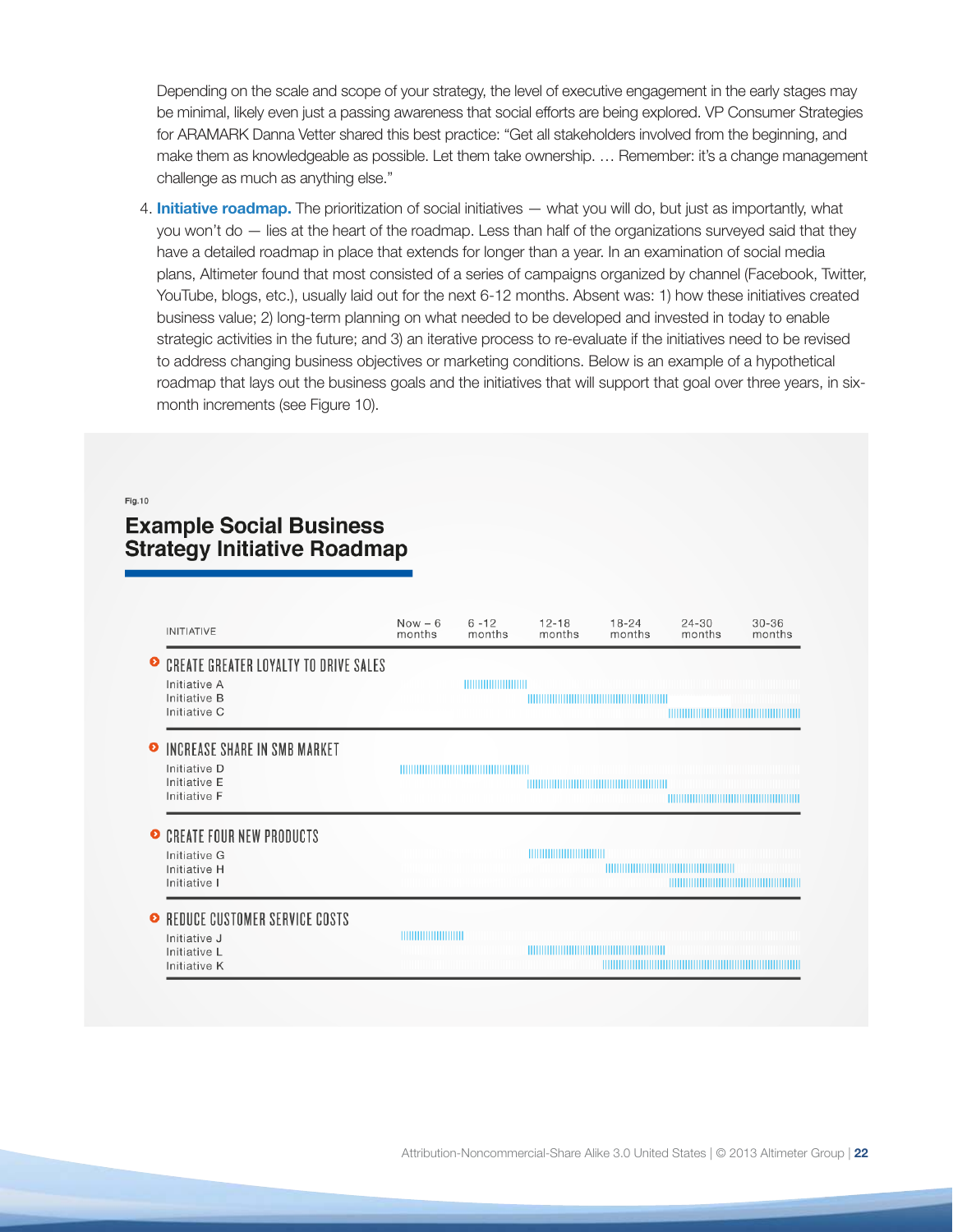5. **Process discipline and ongoing education.** The reality is that many organizations have an ad hoc approach to managing social media, with most of the knowledge residing in one or a small number of people. But as the organization matures into a social business, creating clear processes and instilling discipline become key criteria for success. At H&R Block, a tax preparation company, the social media team created a triage map that lays out how the organization will listen and monitor, assess, engage, and then listen for results.

A key part of this success factor is also ensuring that training is available based on performance as tied to business objectives. At Dell, education has been a priority for the past three years, resulting in 7,550 "social media certified" employees. These employees have been trained on how to use social media monitoring tools so that they can incorporate the voice of the customers into their daily work. And of those employees, 2,318 are trained to monitor social channels using Radian 6 on behalf of Dell, enabling the organization to truly scale into being a social business.

- 6. **Staffing.** Related to the question of how to organize for social media is how to get the right people on that core team. In earlier stages of maturity, organizations may be still in planning mode or amplifying existing marketing efforts where internal skills and capabilities may be limited. During such times, it makes sense to outsource to an agency. But over time, it's crucial to develop internal capabilities, especially to lead strategy and create internal alignment. We found that organizations tended to increase their full-time equivalent staffing of their social teams over time. Julie Bornstein, SVP of Digital for Sephora, advised, "Invest in people and resources to make sure it's not a one-time hit."
- 7. **Technology selection only after strategy is set.** Given the pace of technology innovation and the volume of vendor marketing, it's tempting to jump immediately into technology selection and implementation quickly. However, doing so without a strategy, roadmap, and organization in place is ill-advised — you may get stuck with a listening platform or social media management system that either doesn't meet your needs or that you will quickly outgrow.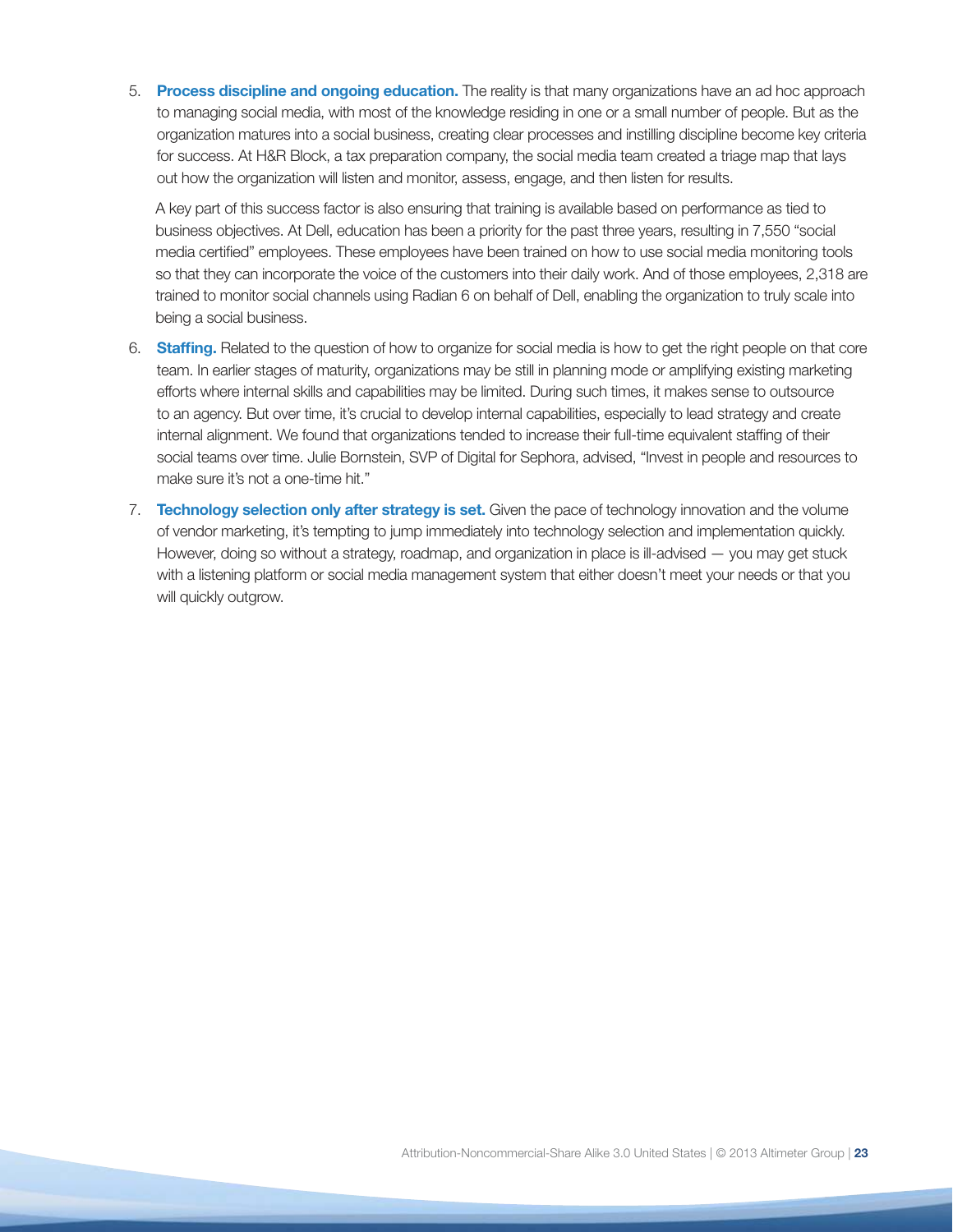## **Ecosystem Input**

This report includes input from market influencers who were interviewed by Altimeter Group during the course of this research. Input into this document does not represent a complete endorsement of the report by the companies listed below.

## **Brands (26)**

Adobe, Ann Lewnes, Chief Marketing Officer Adobe, Maria Poveromo, Sr. Director of PR, AR & Social Media Aetna, Dan Brostek, Head of Social and Mobile ARAMARK, Danna Vetter, VP Consumer Strategies Comcast, Tom Karinshak, SVP Customer Experience Comcast, Kip Wetzel, Senior Director of Social Media Service and Strategy Dell, Liz Bullock, Director, Social Media and Community Dell, Rishi Dave, Executive Director, Digital Marketing Discovery Channel, Matt Crenshaw, VP of Marketing & Analytics Discovery Channel, Doug Seybert, SVP of Marketing Fidelity Investments, Martha Hayward, VP of Social Media Fidelity Investments, Lori Johnson, VP of Online Strategy Ford, Jim Farley, Executive Vice President of Global Marketing, Sales and Service and Lincoln Ford, Scott Monty, Global Head of Social Media GE, Andy Markowitz, Director of Global Digital Strategy Kelly Services, Carl Camden, CEO Kelly Services, David Fenech, Vice President, Interactive Marketing & Creative Services Royal Dutch Shell, Don Bulmer, VP of Communication Strategy The Recording Academy, Evan Greene, CMO The Recording Academy, Beverly Jackson, Senior Director of Marketing, Strategic Alliances and Social Media Sephora, Julie Bornstein, SVP of Digital Sephora, Bridget Dolan, VP of Interactive Media WellPoint, Jonathan Blank, Manager of Social Media WellPoint, Kate Quinn, VP of Marketing Wells Fargo, Renee Brown, CMO Wells Fargo, Edward Terpening, VP of Social Media Strategy (former)

## **Acknowledgements**

With thanks for support from: Catriona Churman, Susan Etlinger, Asha Hossain, Cheryl Knight, Patrick Nistler, Jeremiah Owyang, and Alec Wagner.

## **Altimeter Group Advisory Services**

In addition to research, Altimeter also provides advisory and consulting to companies on their social business strategy, including the following services:

- Creating a social business strategy that aligns with business goals
- Assessing social media readiness audit and identify key gaps requiring investment
- Determining social media organizational structure and governance
- Establishing a center of excellence
- Creating strategies for social media listening, monitoring, and analytics
- Reviewing social media risk management and policies
- Creating social media training and education programs for executives, marketers, and employees
- Creating a content marketing strategy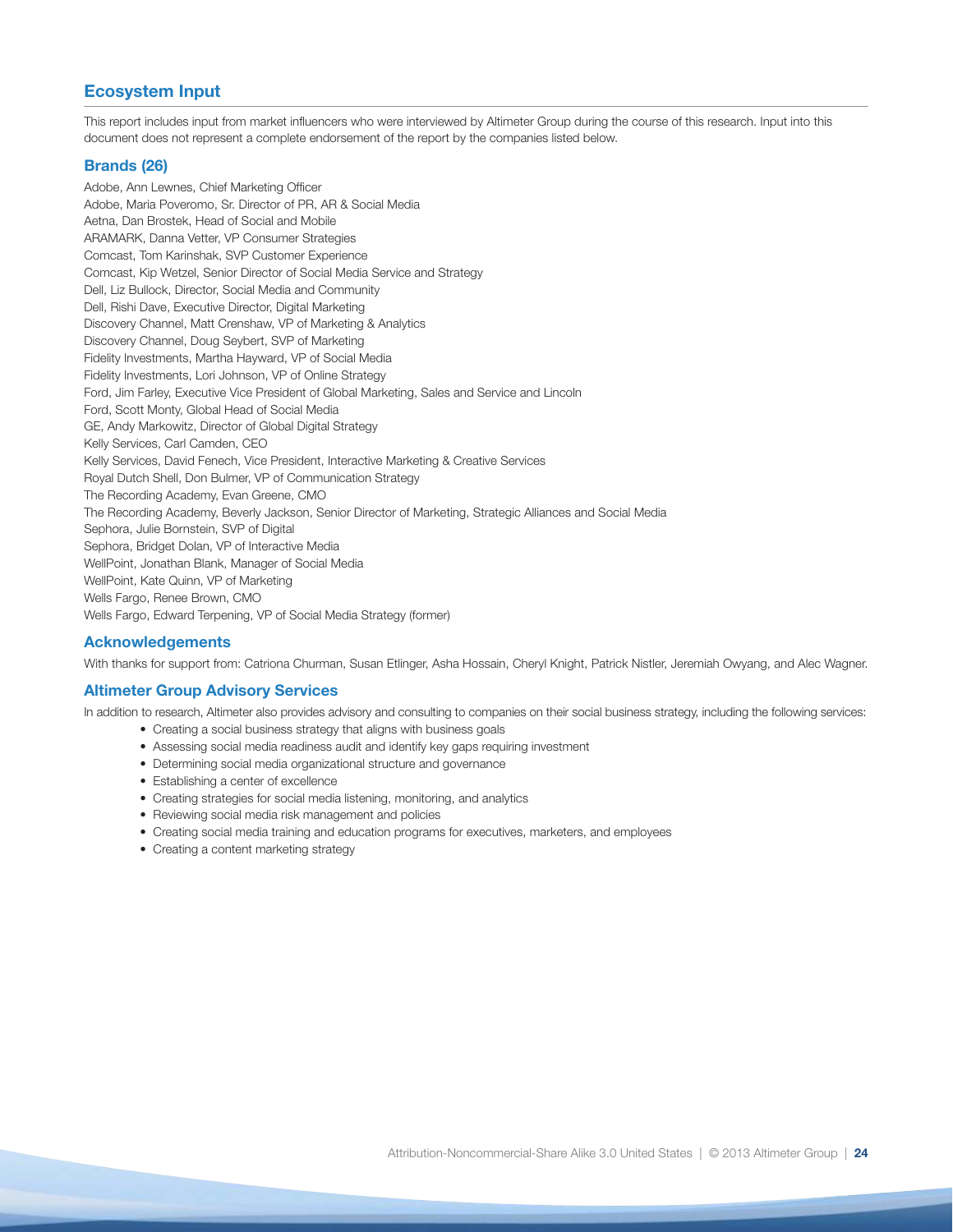## **Endnotes**

- i For this report, Altimeter focuses on social strategies at large enterprise companies with more than 1,000 employees. Additional data cuts of the survey are available at <altimetergroup.com/research/reports/social-business-strategy>.
- <sup>i</sup> See The CMO Survey, August 2012, page 34. ([http://cmosurvey.org/files/2012/08/The\\_CMO\\_Survey\\_Highlights\\_and\\_Insights\\_August-2012-](http://cmosurvey.org/files/2012/08/The_CMO_Survey_Highlights_and_Insights_August-2012-Final.pdf) [Final.pdf](http://cmosurvey.org/files/2012/08/The_CMO_Survey_Highlights_and_Insights_August-2012-Final.pdf)).
- iii Owyang, Jeremiah. Social Business Readiness: How Advanced Companies Prepare Internally. Altimeter Group, August 31, 2011. [http://www.](http://www.altimetergroup.com/research/reports/social-business-readiness) [altimetergroup.com/research/reports/social-business-readiness](http://www.altimetergroup.com/research/reports/social-business-readiness).
- v Etlinger, Susan. A Framework for Social Analytics. Altimeter Group, August 10, 2011. [http://www.altimetergroup.com/research/reports/a](http://www.altimetergroup.com/research/reports/a-framework-for-social-analytics/http://www.altimetergroup.com/research/reports/a-framework-for-social-analytics/)[framework-for-social-analytics/http://www.altimetergroup.com/research/reports/a-framework-for-social-analytics/](http://www.altimetergroup.com/research/reports/a-framework-for-social-analytics/http://www.altimetergroup.com/research/reports/a-framework-for-social-analytics/).
- v Lieb, Rebecca and Jeremiah Owyang. <u>The Converged Media Imperative: How Brands Will Combine Paid, Owned, and Earned Media</u>. Altimeter Group. Altimeter Group, July 19, 2012. [http://www.altimetergroup.com/research/reports/how-brands-will-combine-paid-owned-and-earned](http://www.altimetergroup.com/research/reports/how-brands-will-combine-paid-owned-and-earned-media)[media](http://www.altimetergroup.com/research/reports/how-brands-will-combine-paid-owned-and-earned-media).
- vi Aetna CEO Mark T. Bertolini's twitter handle: @mtbert.
- vii Base of 110 respondents with more than 1,000 employees. Source: Altimeter Group Social Business Survey, Q4 2012.
- viii Li, Charlene. Making the Business Case for Enterprise Social Networks. Altimeter Group, Feb. 22, 2012. [http://www.altimetergroup.com/](http://www.altimetergroup.com/research/reports/making-the-business-case-for-enterprise-social-networks) [research/reports/making-the-business-case-for-enterprise-social-networks.](http://www.altimetergroup.com/research/reports/making-the-business-case-for-enterprise-social-networks)
- ix US Air Force blog triage map, as referenced in Jeremiah Owyang's blog: [http://www.web-strategist.com/blog/2008/12/31/diagram-how-the-air](http://www.web-strategist.com/blog/2008/12/31/diagram-how-the-air-force-response-to-blogs/)[force-response-to-blogs/.](http://www.web-strategist.com/blog/2008/12/31/diagram-how-the-air-force-response-to-blogs/)
- <sup>x</sup>Owyang, Jeremiah. A Strategy for Managing Social Media Proliferation. Altimeter Group, January 5, 2012. [http://www.altimetergroup.com/](http://www.altimetergroup.com/research/reports/astrategy-for-managing-social-media-proliferation) [research/reports/astrategy-for-managing-social-media-proliferation](http://www.altimetergroup.com/research/reports/astrategy-for-managing-social-media-proliferation).
- xi Owyang. Social Business Readiness.
- <sup>xii</sup> A RACI chart describes the roles, responsibilities, and expectations of all team members involved, specifically those who are Responsible, Accountable, Consulted, and Informed.
- xiii For more detail, see Etlinger, Susan. The Social Media ROI Cookbook. July 24, 2012. [http://www.altimetergroup.com/research/reports/](http://www.altimetergroup.com/research/reports/thesocial-%0Dmedia-roi-cookbook) [thesocial-](http://www.altimetergroup.com/research/reports/thesocial-%0Dmedia-roi-cookbook)

#### [media-roi-cookbook.](http://www.altimetergroup.com/research/reports/thesocial-%0Dmedia-roi-cookbook)

- xiv Lieb. The Converged Media Imperative.
- xv Business goals and objectives exist at multiple levels in the organization at the enterprise level, within business units, and also inside departments and teams. In the absence of business goals, it's sometimes better to hold off until they are defined and consensus is earned. In one such case, a national organization aimed to bring social media from the enterprise level to each physical branch. The goal was to scale social media as a matter of better serving to local customers. To extend social media from a core hub to branches around the country required a significant investment in training and resources. Although the idea had merit, it was not clearly tied to business objectives and metrics because the company's overall local strategy was in a state of flux. As a result, the team couldn't earn internal support or alignment. The result: The organization put local social initiatives on hold but proceeded to execute on an enterprise strategy.